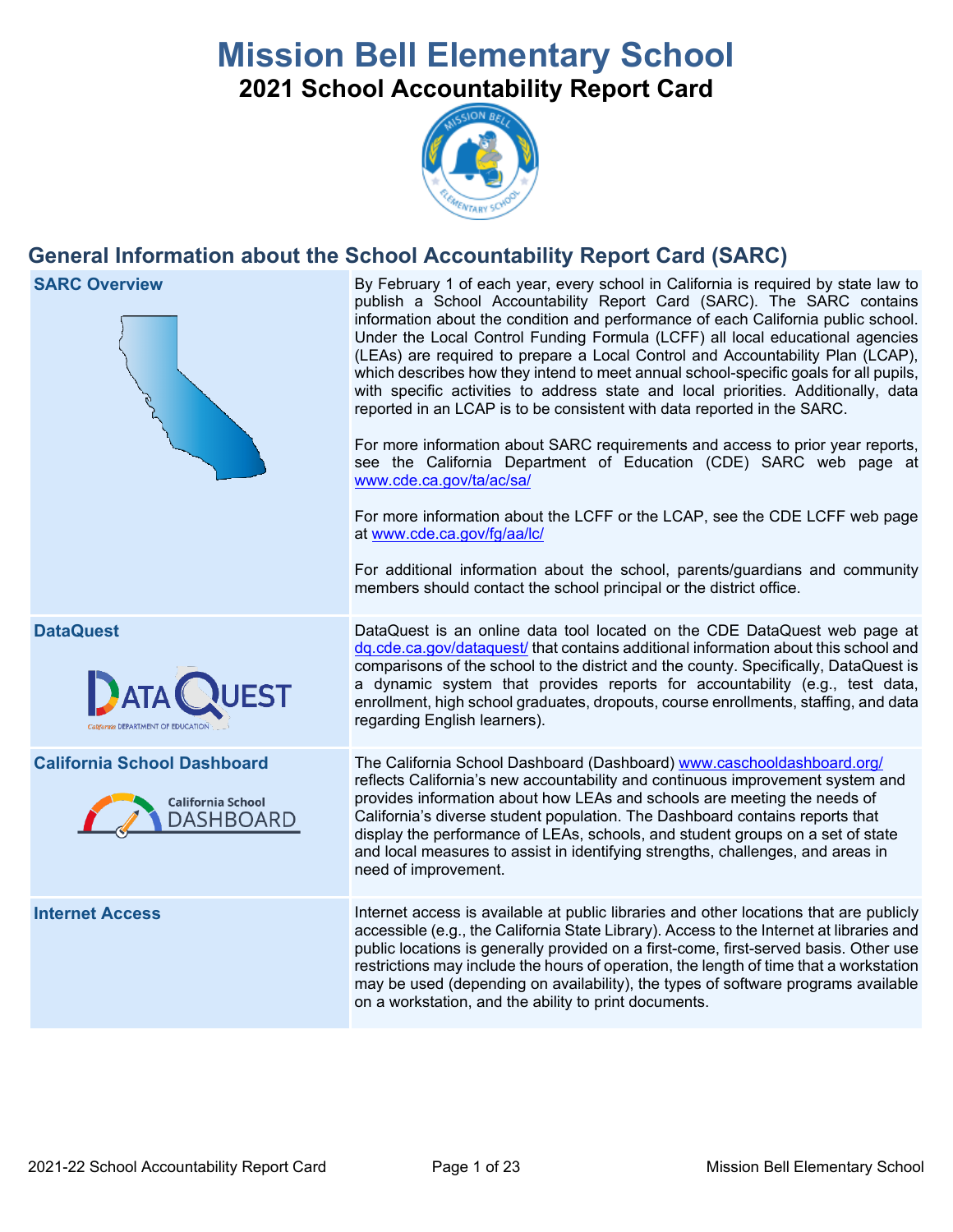## **2021-22 School Contact Information**

| <b>School Name</b>                                 | <b>Mission Bell Elementary School</b>                                  |
|----------------------------------------------------|------------------------------------------------------------------------|
| <b>Street</b>                                      | 4020 Conning Street                                                    |
| City, State, Zip                                   | Jurupa Valley, CA 92509-2599                                           |
| <b>Phone Number</b>                                | 951-360-2748                                                           |
| <b>Principal</b>                                   | Josefina Gamez                                                         |
| <b>Email Address</b>                               | josefina gamez@jusd.k12.ca.us                                          |
| <b>School Website</b>                              | https://jurupausd.org/schools/MissionBellElementary/Pages/Default.aspx |
| County-District-School (CDS) Code 33 67090 6032189 |                                                                        |

| 2021-22 District Contact Information |                                    |  |  |  |  |
|--------------------------------------|------------------------------------|--|--|--|--|
| <b>District Name</b>                 | Jurupa Unified School District     |  |  |  |  |
| <b>Phone Number</b>                  | 951-360-4100                       |  |  |  |  |
| Superintendent                       | Dr. Trenton Hansen                 |  |  |  |  |
| <b>Email Address</b>                 | JUSD.Superintendent@jusd.k12.ca.us |  |  |  |  |
| <b>District Website Address</b>      | https://jurupausd.org/             |  |  |  |  |

#### **2021-22 School Overview**

Academic, social, and emotional well being is the vision for all students at Mission Bell Elementary School guided by a belief that all students can learn regardless of primary language and socio-economic status. Our academic expectation is that every student at Mission Bell will meet or exceed the State of California grade-level standards. Academic practices and decision making are based on the latest research on achievement and are put into practice using the most effective strategies available. Students will be well prepared to work independently and in teams to solve complex problems. Competent research skills will be an expectation for all students, and each student will have a working knowledge of technology as a tool for learning in the 21st Century.

Various formal and informal assessments are used to monitor student progress at Mission Bell. Teachers analyze formal and informal assessment data during grade-level meetings. NWEA benchmark assessments are given three times a year in both reading and math. Teachers also utilize UOS formative assessments to monitor student progress and growth throughout the year.

As an AVID Elementary school, we embrace AVID's mission to close the achievement gap by preparing all students for college readiness and success in a global society. Mission Bell's parents, staff, and community contribute to the academic success and social development of the students.

Our motto is: "Mission Bell knows no limits." The District's motto is: "Learning Without Limits"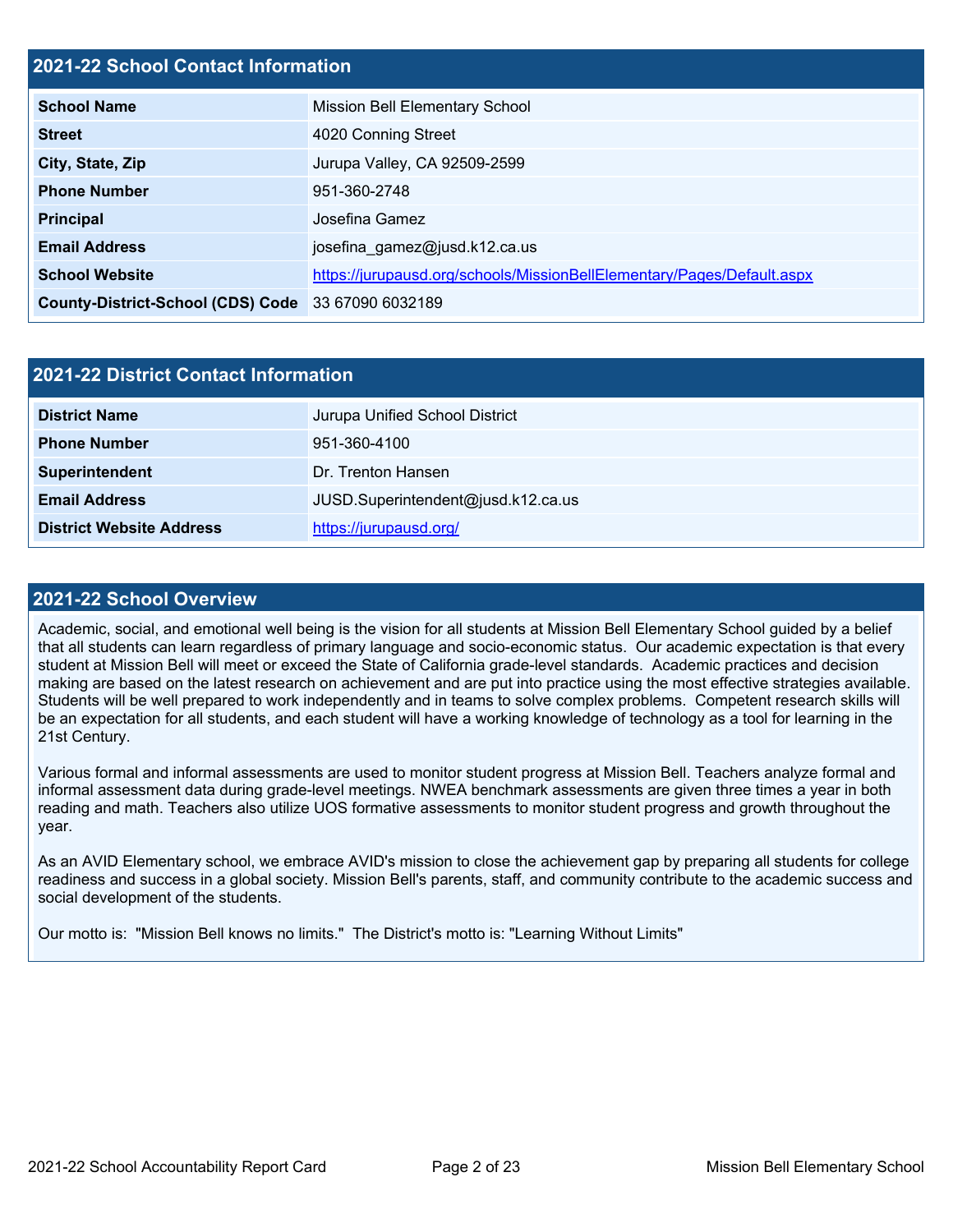## **About this School**

| 2020-21 Student Enrollment by Grade Level |                           |  |  |  |  |
|-------------------------------------------|---------------------------|--|--|--|--|
| <b>Grade Level</b>                        | <b>Number of Students</b> |  |  |  |  |
| Kindergarten                              | 53                        |  |  |  |  |
| Grade 1                                   | 48                        |  |  |  |  |
| Grade 2                                   | 64                        |  |  |  |  |
| Grade 3                                   | 48                        |  |  |  |  |
| Grade 4                                   | 64                        |  |  |  |  |
| Grade 5                                   | 54                        |  |  |  |  |
| Grade 6                                   | 47                        |  |  |  |  |
| <b>Total Enrollment</b>                   | 378                       |  |  |  |  |

## **2020-21 Student Enrollment by Student Group**

| <b>Student Group</b>                   | <b>Percent of Total Enrollment</b> |
|----------------------------------------|------------------------------------|
| Asian                                  | 0.3                                |
| <b>Black or African American</b>       | 1.3                                |
| <b>Hispanic or Latino</b>              | 96                                 |
| <b>White</b>                           | 1.9                                |
| <b>English Learners</b>                | 50                                 |
| <b>Foster Youth</b>                    | 0.8                                |
| <b>Socioeconomically Disadvantaged</b> | 90.5                               |
| <b>Students with Disabilities</b>      | 16.9                               |

**A. Conditions of Learning State Priority: Basic**

The SARC provides the following information relevant to the State priority: Basic (Priority 1):

- Degree to which teachers are appropriately assigned and fully credentialed in the subject area and for the pupils they are teaching;
- Pupils have access to standards-aligned instructional materials; and
- School facilities are maintained in good repair

Note: For more information refer to the Updated Teacher Equity Definitions web page at<https://www.cde.ca.gov/pd/ee/teacherequitydefinitions.asp>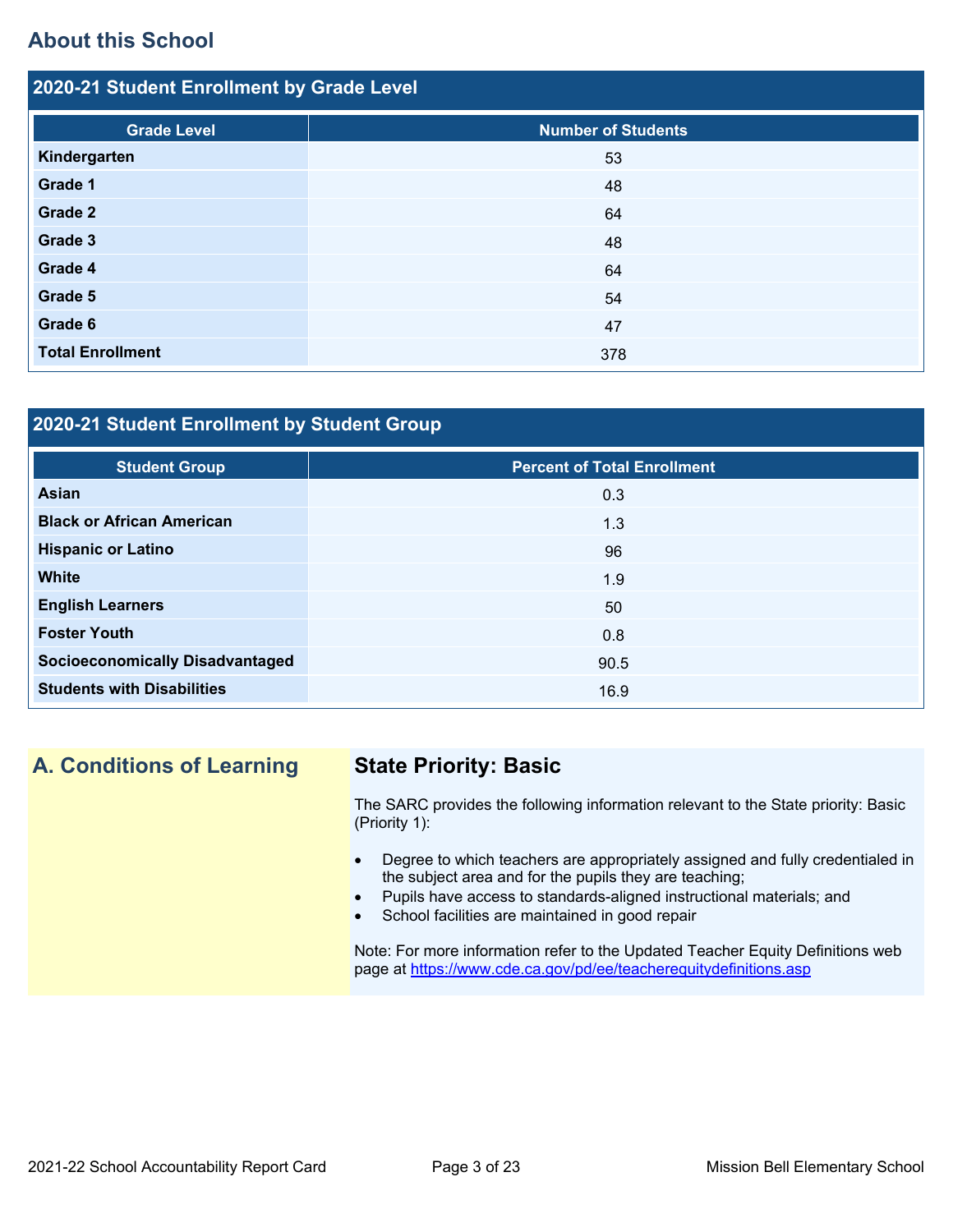| 2019-20 Teacher Preparation and Placement                                                       |         |  |  |  |  |
|-------------------------------------------------------------------------------------------------|---------|--|--|--|--|
| <b>Authorization/Assignment</b>                                                                 | 2019-20 |  |  |  |  |
| Fully (Preliminary or Clear) Credentialed for Subject and Student Placement (properly assigned) |         |  |  |  |  |
| <b>Intern Credential Holders Properly Assigned</b>                                              |         |  |  |  |  |
| Teachers Without Credentials and Misassignments ("ineffective" under ESSA)                      |         |  |  |  |  |
| Credentialed Teachers Assigned Out-of-Field ("out-of-field" under ESSA)                         |         |  |  |  |  |
| Unknown                                                                                         |         |  |  |  |  |
| <b>Total Teaching Positions</b>                                                                 |         |  |  |  |  |

Note: The data in this table is based on Full Time Equivalent (FTE) status. One FTE equals one staff member working full time; one FTE could also represent two staff members who each work 50 percent of full time. Additionally, an assignment is defined as a position that an educator is assigned to based on setting, subject, and grade level. An authorization is defined as the services that an educator is authorized to provide to students.

# **2019-20 Teachers Without Credentials and Misassignments (considered "ineffective" under ESSA) Authorization/Assignment 2019-20 Permits and Waivers Misassignments Vacant Positions Total Teachers Without Credentials and Misassignments**

| 2019-20 Credentialed Teachers Assigned Out-of-Field (considered "out-of-field" under ESSA) |         |  |  |  |  |
|--------------------------------------------------------------------------------------------|---------|--|--|--|--|
| Indicator                                                                                  | 2019-20 |  |  |  |  |
| <b>Credentialed Teachers Authorized on a Permit or Waiver</b>                              |         |  |  |  |  |
| <b>Local Assignment Options</b>                                                            |         |  |  |  |  |
| <b>Total Out-of-Field Teachers</b>                                                         |         |  |  |  |  |

| 2019-20 Class Assignments                                                                                                                           |         |
|-----------------------------------------------------------------------------------------------------------------------------------------------------|---------|
| <b>Indicator</b>                                                                                                                                    | 2019-20 |
| <b>Misassignments for English Learners</b><br>(a percentage of all the classes with English learners taught by teachers that are misassigned)       |         |
| No credential, permit or authorization to teach<br>(a percentage of all the classes taught by teachers with no record of an authorization to teach) |         |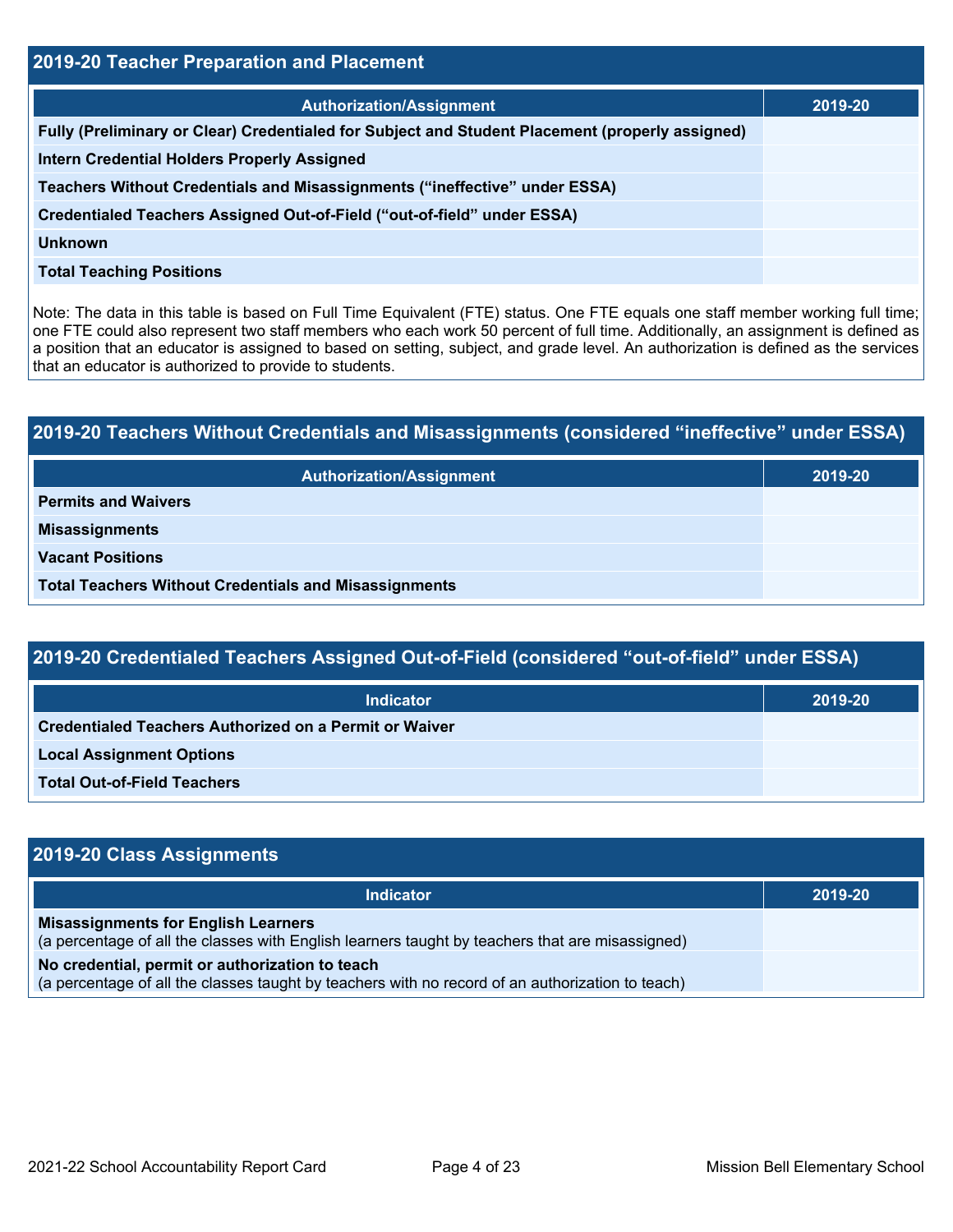## **2021-22 Quality, Currency, Availability of Textbooks and Other Instructional Materials**

Jurupa Unified School District conducts an evaluation of instructional materials to adopt materials that best meet the needs of students. The district conducts adoptions on a districtwide basis. The review process includes a committee of a majority of classroom teachers in the appropriate discipline (Education Code Section 60210). In addition, all instructional materials are in compliance with social content standards. When making adoption decisions, the adoption committee uses the content standards, the curriculum frameworks, the State Board of Education-adopted evaluation criteria, and the reports on each adoption as resources. The final decision for selecting and recommending textbook adoptions is with the adoption committee. The most recently adopted textbooks were selected from the state-approved list.

All students, including English learners, have standards-aligned textbooks checked out to them, to use in class and to take home, in each of the core curriculum areas of reading/language arts, mathematics, science and history/social science; foreign language and health; visual and performing arts; and science laboratory equipment for grades nine through twelve as appropriate.

Elementary students receive core curriculum textbooks on the first day of enrollment. Middle school and high school students receive textbooks checked out to them at registration days a few days before the first day of school. All students enrolling after the first day of school have core curriculum textbooks checked out to them by the Library Clerk on their first day of enrollment.

#### **Year and month in which the data were collected** September 13, 2021

| <b>Subject</b>                | Textbooks and Other Instructional Materials/year of<br><b>Adoption</b>                                                                                                                                       | <b>From</b><br><b>Most</b><br><b>Recent</b><br><b>Adoption</b> | <b>Percent</b><br><b>Students</b><br><b>Lacking Own</b><br><b>Assigned</b><br>Copy |
|-------------------------------|--------------------------------------------------------------------------------------------------------------------------------------------------------------------------------------------------------------|----------------------------------------------------------------|------------------------------------------------------------------------------------|
| <b>Reading/Language Arts</b>  | World of Wonders (TK), Wonders (Grades K-6), McGraw Hill<br>Education Publishers (2017), NWEA (Grades TK-6) (2021),<br>Wonders ELD & Maravillas ELD (Grades K-6), McGraw Hill<br>Education Publishers (2017) | <b>Yes</b>                                                     | 0                                                                                  |
| <b>Mathematics</b>            | My Math (Grades TK-5), McGraw Hill Education Publishers<br>(2013), California Math Course 1(Grade 6), McGraw Hill<br>Education Publishers (2015)                                                             | <b>Yes</b>                                                     | 0                                                                                  |
| <b>Science</b>                | California Science (Grades K-6) Houghton Mifflin Harcourt<br>Publishers (2008)                                                                                                                               | <b>Yes</b>                                                     | $\Omega$                                                                           |
| <b>History-Social Science</b> | History-Social Science (Grades K-6), Houghton Mifflin<br>Harcourt Publishers (2007)                                                                                                                          | <b>Yes</b>                                                     | 0                                                                                  |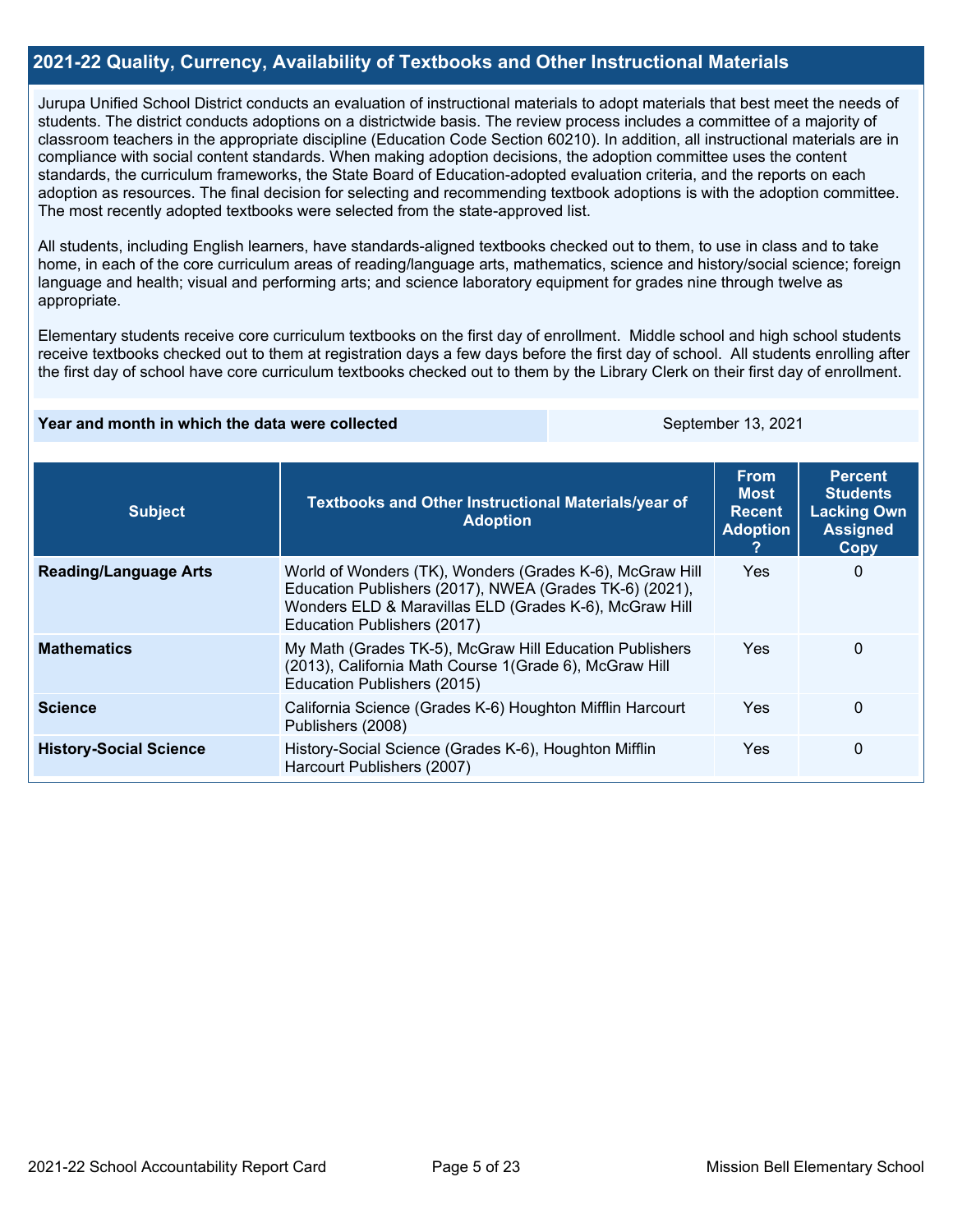## **School Facility Conditions and Planned Improvements**

Our custodial staff, consisting of 1 daytime custodian and 1 evening custodian, perform basic cleaning operations in every classroom on a regular basis. The safety, cleanliness, and adequacy of our school facilities are a high priority to the District. Overall, school grounds and facilities are in good repair maintenance does an excellent job at maintaining the facilities. The District's Deferred Maintenance Plan is assessed and updated every year. Work generated by the Deferred Maintenance Plan is generally completed during the summer months. Fire inspections are conducted on an annual basis and any issues are addressed immediately. The District also has an internal inspection team conducting annual safety inspections of all sites. All safety-related items are handled as top priority.

Safety is maintained through the coordination and efforts of several different agencies, including the local fire department, Keenan and Associates (Administrator of Workers' Compensation), Industrial Indemnity (Liability Insurance Carrier), the district safety committee, and our own school custodians.

Mission Bell Elementary School has 8 Activity Supervisors to support student safety. Mission Bell Elementary School in accordance with Senate Bill 187 has safe school strategies that include information on the status of school crime and the following elements: Safe school programs; child abuse reporting procedures; disaster response procedures; suspension and expulsion policies pursuant to Education Code Section 48900, 48915, and 49079; the District's Discipline Handbook and Sexual Harassment Policy; our school dress code; and procedures and rules for safety on the way to and from school as well as during school hours. This plan will be updated every year and approved by our School Site Council by March.

#### **Year and month of the most recent FIT report** 10/11/2021 10/11/2021

| <b>System Inspected</b>                                                | <b>Rate</b><br>Good       | Rate<br>Fair | Rate<br>Poor | <b>Repair Needed and Action Taken or Planned</b>                      |
|------------------------------------------------------------------------|---------------------------|--------------|--------------|-----------------------------------------------------------------------|
| <b>Systems:</b><br>Gas Leaks, Mechanical/HVAC, Sewer                   | $\times$                  |              |              | Rm 18 Ceiling vents dirty                                             |
| Interior:<br><b>Interior Surfaces</b>                                  | X                         |              |              | Rm 13 New carpet installed in summer 2021<br>Rm 24 Stain Ceiling Tile |
| Cleanliness:<br>Overall Cleanliness, Pest/Vermin Infestation           | $\boldsymbol{\mathsf{X}}$ |              |              |                                                                       |
| <b>Electrical</b>                                                      | X                         |              |              |                                                                       |
| <b>Restrooms/Fountains:</b><br>Restrooms, Sinks/ Fountains             | X                         |              |              |                                                                       |
| Safety:<br>Fire Safety, Hazardous Materials                            | $\boldsymbol{\mathsf{X}}$ |              |              |                                                                       |
| Structural:<br><b>Structural Damage, Roofs</b>                         | X                         |              |              |                                                                       |
| External:<br>Playground/School Grounds, Windows/<br>Doors/Gates/Fences | $\sf X$                   |              |              | Lower Grade Playground Rubber Matting needs<br>repair                 |

#### **Overall Facility Rate**

| <b>Exemplary</b> | <b>Good</b> | Fair | Poor |
|------------------|-------------|------|------|
| ,,               |             |      |      |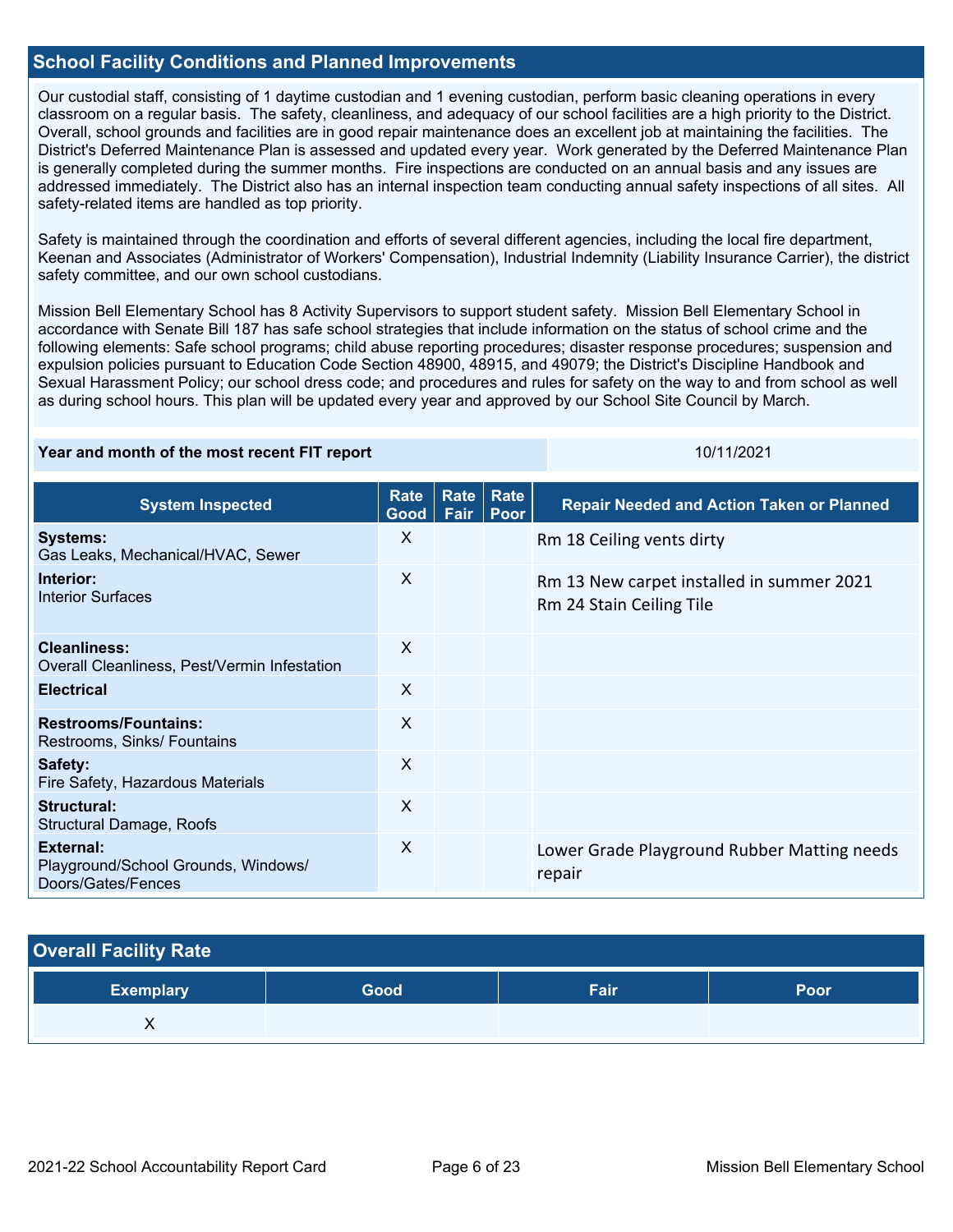## **B. Pupil Outcomes State Priority: Pupil Achievement**

The SARC provides the following information relevant to the State priority: Pupil Achievement (Priority 4):

#### **Statewide Assessments**

(i.e., California Assessment of Student Performance and Progress [CAASPP] System includes the Smarter Balanced Summative Assessments for students in the general education population and the California Alternate Assessments [CAAs] for English language arts/literacy [ELA] and mathematics given in grades three through eight and grade eleven. Only eligible students may participate in the administration of the CAAs. CAAs items are aligned with alternate achievement standards, which are linked with the Common Core State Standards [CCSS] for students with the most significant cognitive disabilities).

The CAASPP System encompasses the following assessments and student participation requirements:

- 1. **Smarter Balanced Summative Assessments and CAAs for ELA** in grades three through eight and grade eleven.
- 2. **Smarter Balanced Summative Assessments and CAAs for mathematics** in grades three through eight and grade eleven.
- 3. **California Science Test (CAST) and CAAs for Science** in grades five, eight, and once in high school (i.e., grade ten, eleven, or twelve).

#### **SARC Reporting in the 2020-2021 School Year Only**

Where the most viable option, LEAs were required to administer the statewide summative assessment in ELA and mathematics. Where a statewide summative assessment was not the most viable option for the LEA (or for one or more gradelevel[s] within the LEA) due to the pandemic, LEAs were allowed to report results from a different assessment that met the criteria established by the State Board of Education (SBE) on March 16, 2021. The assessments were required to be:

- Aligned with CA CCSS for ELA and mathematics;
- Available to students in grades 3 through 8, and grade 11; and
- Uniformly administered across a grade, grade span, school, or district to all eligible students.

#### **Options**

Note that the CAAs could only be administered in-person following health and safety requirements. If it was not viable for the LEA to administer the CAAs in person with health and safety guidelines in place, the LEA was directed to not administer the tests. There were no other assessment options available for the CAAs. Schools administered the Smarter Balanced Summative Assessments for ELA and mathematics, other assessments that meet the SBE criteria, or a combination of both, and they could only choose one of the following:

- Smarter Balanced ELA and mathematics summative assessments;
- Other assessments meeting the SBE criteria; or
- Combination of Smarter Balanced ELA and mathematics summative assessments and other assessments.

The percentage of students who have successfully completed courses that satisfy the requirements for entrance to the University of California and the California State University, or career technical education sequences or programs of study.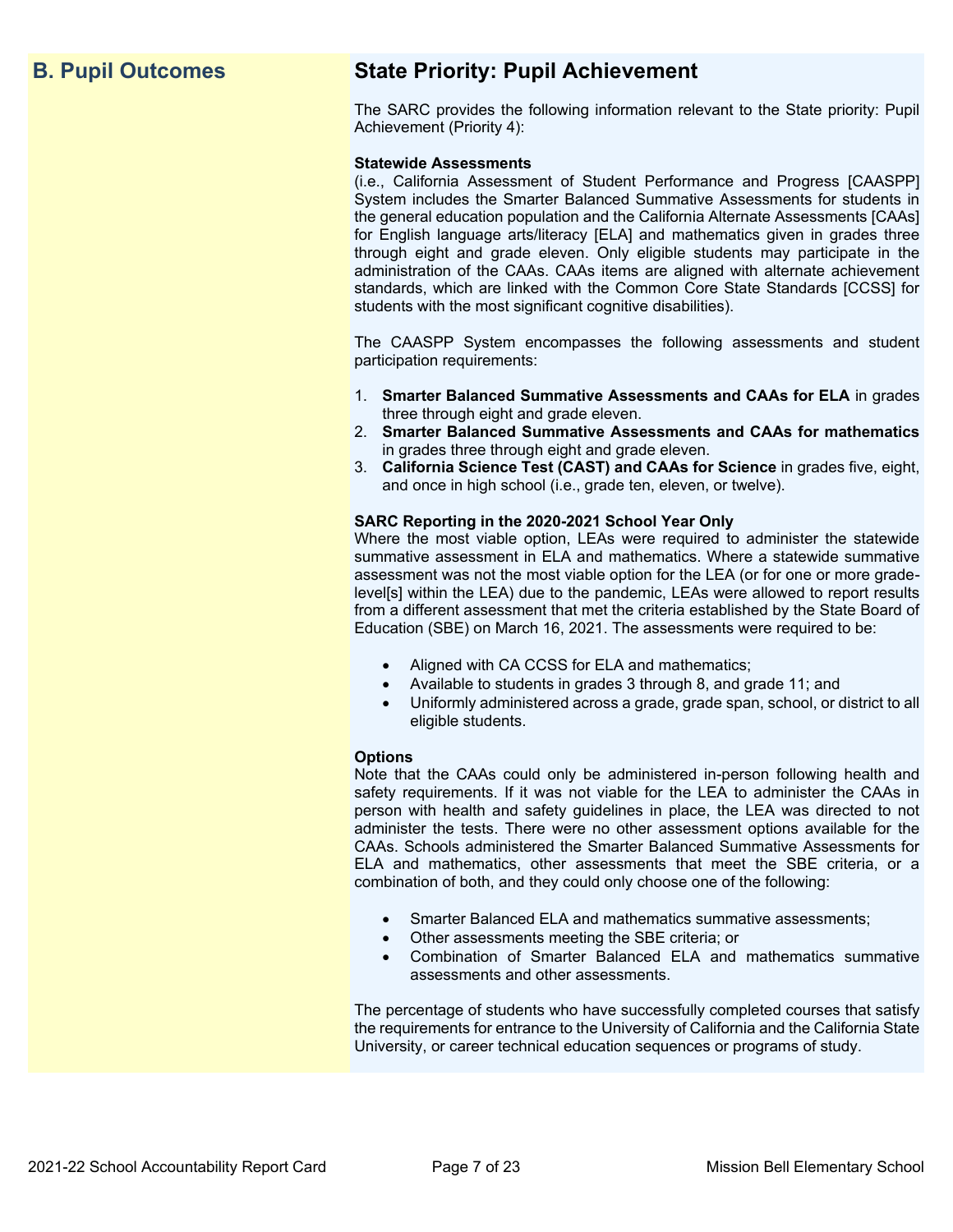## **Percentage of Students Meeting or Exceeding the State Standard on CAASPP**

This table displays CAASPP test results in ELA and mathematics for all students grades three through eight and grade eleven taking and completing a state-administered assessment.

The 2019-2020 data cells with N/A values indicate that the 2019-2020 data are not available due to the COVID-19 pandemic and resulting summative test suspension. The Executive Order N-30-20 was issued which waived the assessment, accountability, and reporting requirements for the 2019-2020 school year.

The 2020-2021 data cells have N/A values because these data are not comparable to other year data due to the COVID-19 pandemic during the 2020-2021 school year. Where the CAASPP assessments in ELA and/or mathematics is not the most viable option, the LEAs were allowed to administer local assessments. Therefore, the 2020-2021 data between school years for the school, district, state are not an accurate comparison. As such, it is inappropriate to compare results of the 2020-2021 school year to other school years.

| Subject                                                        | <b>School</b><br>2019-20 | <b>School</b><br>2020-21 | <b>District</b><br>2019-20 | <b>District</b><br>2020-21 | <b>State</b><br>2019-20 | <b>State</b><br>2020-21 |
|----------------------------------------------------------------|--------------------------|--------------------------|----------------------------|----------------------------|-------------------------|-------------------------|
| <b>English Language Arts/Literacy</b><br>$(grades 3-8 and 11)$ | N/A                      | N/A                      | N/A                        | N/A                        | N/A                     | N/A                     |
| <b>Mathematics</b><br>$($ grades 3-8 and 11 $)$                | N/A                      | N/A                      | N/A                        | N/A                        | N/A                     | N/A                     |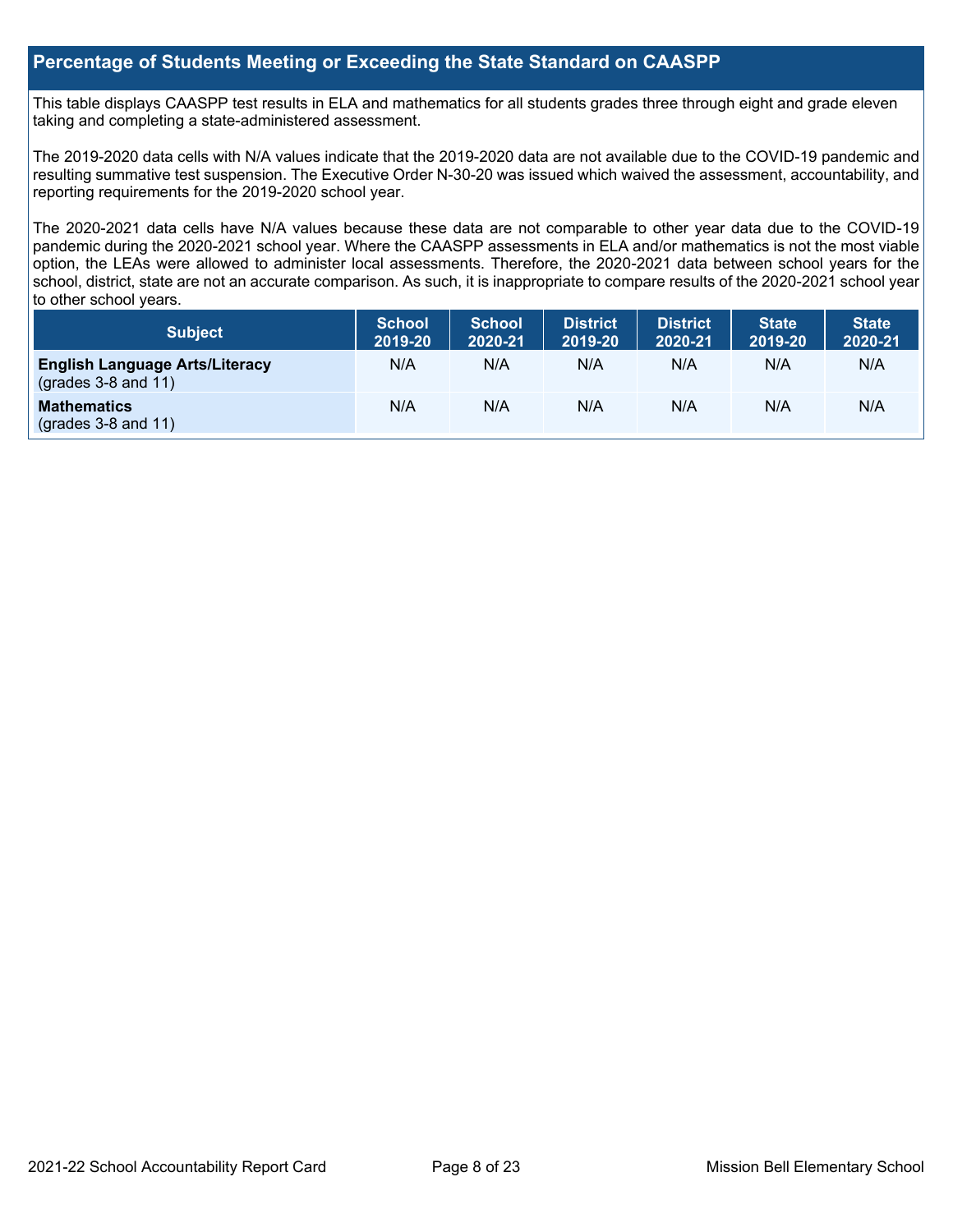## **2020-21 CAASPP Test Results in ELA by Student Group**

This table displays CAASPP test results in ELA by student group for students grades three through eight and grade eleven taking and completing a state-administered assessment. The CDE will populate this table for schools in cases where the school administered the CAASPP assessment. In cases where the school administered a local assessment instead of CAASPP, the CDE will populate this table with "NT" values, meaning this school did not test students using the CAASPP. See the local assessment(s) table for more information.

| <b>CAASPP</b><br><b>Student Groups</b>               | <b>CAASPP</b><br><b>Total</b><br><b>Enrollment</b> | <b>CAASPP</b><br><b>Number</b><br><b>Tested</b> | <b>CAASPP</b><br><b>Percent</b><br><b>Tested</b> | <b>CAASPP</b><br><b>Percent</b><br><b>Not Tested</b> | <b>CAASPP</b><br><b>Percent</b><br><b>Met or</b><br><b>Exceeded</b> |
|------------------------------------------------------|----------------------------------------------------|-------------------------------------------------|--------------------------------------------------|------------------------------------------------------|---------------------------------------------------------------------|
| <b>All Students</b>                                  | 213                                                | <b>NT</b>                                       | <b>NT</b>                                        | <b>NT</b>                                            | <b>NT</b>                                                           |
| <b>Female</b>                                        | 103                                                | <b>NT</b>                                       | <b>NT</b>                                        | <b>NT</b>                                            | <b>NT</b>                                                           |
| <b>Male</b>                                          | 110                                                | <b>NT</b>                                       | <b>NT</b>                                        | <b>NT</b>                                            | <b>NT</b>                                                           |
| American Indian or Alaska Native                     | $\mathbf 0$                                        | $\pmb{0}$                                       | 0                                                | $\mathbf 0$                                          | 0                                                                   |
| <b>Asian</b>                                         | $\mathbf 0$                                        | $\pmb{0}$                                       | $\Omega$                                         | $\mathbf 0$                                          | 0                                                                   |
| <b>Black or African American</b>                     | $\overline{\phantom{a}}$                           | <b>NT</b>                                       | <b>NT</b>                                        | <b>NT</b>                                            | <b>NT</b>                                                           |
| <b>Filipino</b>                                      | $\Omega$                                           | $\mathbf 0$                                     | $\Omega$                                         | $\mathbf 0$                                          | $\mathbf{0}$                                                        |
| <b>Hispanic or Latino</b>                            | 202                                                | <b>NT</b>                                       | <b>NT</b>                                        | <b>NT</b>                                            | <b>NT</b>                                                           |
| <b>Native Hawaiian or Pacific Islander</b>           | $\mathbf 0$                                        | $\mathbf 0$                                     | $\mathbf 0$                                      | $\mathbf 0$                                          | 0                                                                   |
| <b>Two or More Races</b>                             | $-$                                                | <b>NT</b>                                       | <b>NT</b>                                        | <b>NT</b>                                            | <b>NT</b>                                                           |
| <b>White</b>                                         | --                                                 | <b>NT</b>                                       | <b>NT</b>                                        | <b>NT</b>                                            | <b>NT</b>                                                           |
| <b>English Learners</b>                              | 88                                                 | <b>NT</b>                                       | <b>NT</b>                                        | <b>NT</b>                                            | <b>NT</b>                                                           |
| <b>Foster Youth</b>                                  | --                                                 | <b>NT</b>                                       | <b>NT</b>                                        | <b>NT</b>                                            | <b>NT</b>                                                           |
| <b>Homeless</b>                                      | --                                                 | <b>NT</b>                                       | <b>NT</b>                                        | <b>NT</b>                                            | <b>NT</b>                                                           |
| <b>Military</b>                                      | $\mathbf 0$                                        | $\mathbf 0$                                     | $\mathbf 0$                                      | $\mathbf 0$                                          | $\mathbf 0$                                                         |
| <b>Socioeconomically Disadvantaged</b>               | 196                                                | <b>NT</b>                                       | <b>NT</b>                                        | <b>NT</b>                                            | <b>NT</b>                                                           |
| <b>Students Receiving Migrant Education Services</b> | $\mathbf 0$                                        | $\mathbf 0$                                     | $\Omega$                                         | $\mathbf 0$                                          | 0                                                                   |
| <b>Students with Disabilities</b>                    | 54                                                 | <b>NT</b>                                       | <b>NT</b>                                        | <b>NT</b>                                            | <b>NT</b>                                                           |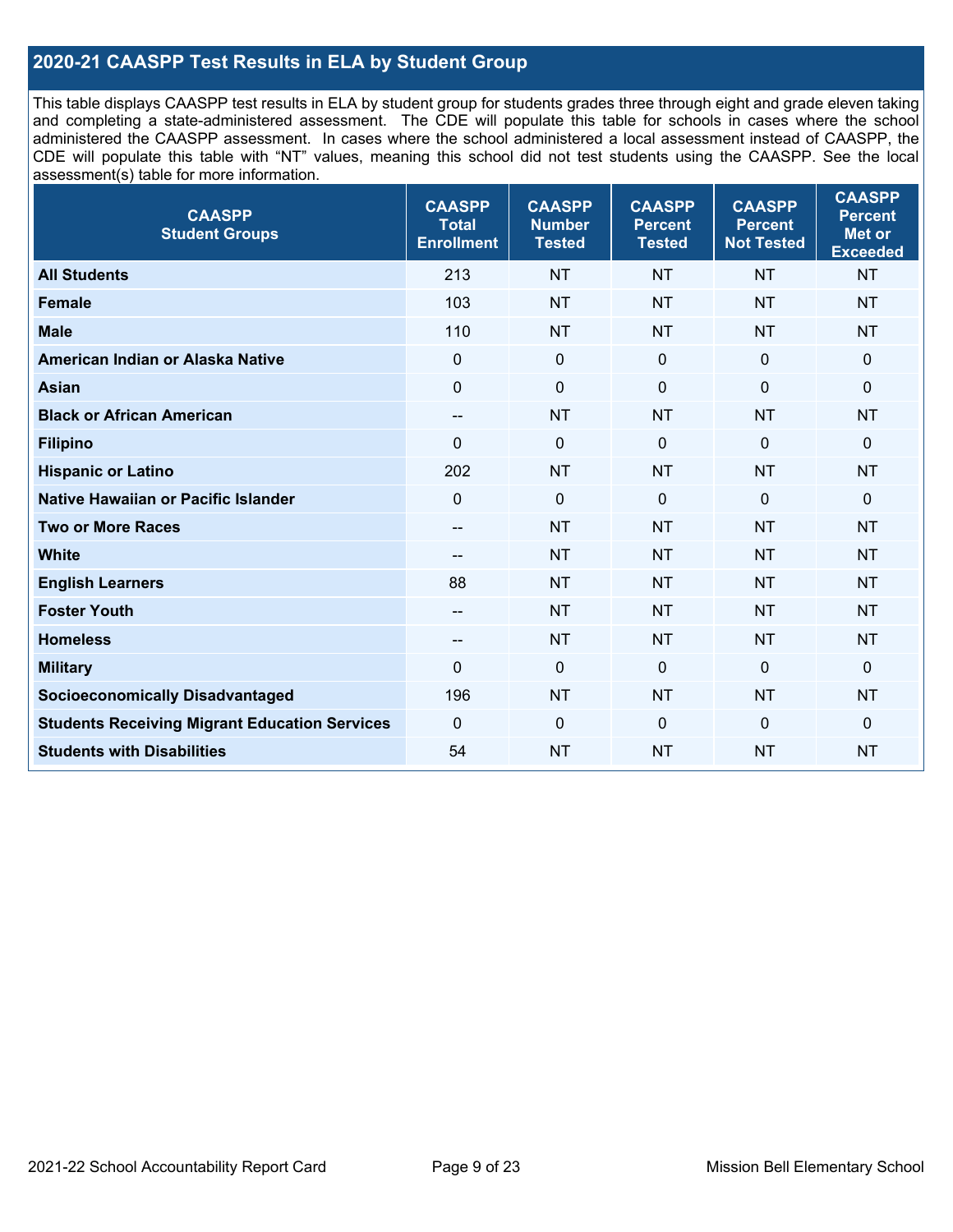## **2020-21 CAASPP Test Results in Math by Student Group**

This table displays CAASPP test results in Math by student group for students grades three through eight and grade eleven taking and completing a state-administered assessment. The CDE will populate this table for schools in cases where the school administered the CAASPP assessment. In cases where the school administered a local assessment instead of CAASPP, the CDE will populate this table with "NT" values, meaning this school did not test students using the CAASPP. See the local assessment(s) table for more information.

| <b>CAASPP</b><br><b>Student Groups</b>               | <b>CAASPP</b><br><b>Total</b><br><b>Enrollment</b> | <b>CAASPP</b><br><b>Number</b><br><b>Tested</b> | <b>CAASPP</b><br><b>Percent</b><br><b>Tested</b> | <b>CAASPP</b><br><b>Percent</b><br><b>Not Tested</b> | <b>CAASPP</b><br><b>Percent</b><br>Met or<br><b>Exceeded</b> |
|------------------------------------------------------|----------------------------------------------------|-------------------------------------------------|--------------------------------------------------|------------------------------------------------------|--------------------------------------------------------------|
| <b>All Students</b>                                  | 213                                                | <b>NT</b>                                       | <b>NT</b>                                        | <b>NT</b>                                            | <b>NT</b>                                                    |
| <b>Female</b>                                        | 103                                                | <b>NT</b>                                       | <b>NT</b>                                        | <b>NT</b>                                            | <b>NT</b>                                                    |
| <b>Male</b>                                          | 110                                                | <b>NT</b>                                       | <b>NT</b>                                        | <b>NT</b>                                            | <b>NT</b>                                                    |
| American Indian or Alaska Native                     | $\mathbf 0$                                        | $\mathbf 0$                                     | $\mathbf 0$                                      | $\mathbf 0$                                          | $\mathbf 0$                                                  |
| <b>Asian</b>                                         | $\mathbf 0$                                        | $\pmb{0}$                                       | $\mathbf 0$                                      | $\mathbf 0$                                          | $\pmb{0}$                                                    |
| <b>Black or African American</b>                     | $\overline{\phantom{a}}$                           | <b>NT</b>                                       | <b>NT</b>                                        | <b>NT</b>                                            | <b>NT</b>                                                    |
| <b>Filipino</b>                                      | $\Omega$                                           | $\mathbf 0$                                     | $\mathbf{0}$                                     | $\mathbf 0$                                          | $\mathbf 0$                                                  |
| <b>Hispanic or Latino</b>                            | 202                                                | <b>NT</b>                                       | <b>NT</b>                                        | <b>NT</b>                                            | <b>NT</b>                                                    |
| Native Hawaiian or Pacific Islander                  | $\mathbf 0$                                        | $\mathbf 0$                                     | $\mathbf 0$                                      | $\mathbf 0$                                          | 0                                                            |
| <b>Two or More Races</b>                             | $\overline{\phantom{a}}$                           | <b>NT</b>                                       | <b>NT</b>                                        | <b>NT</b>                                            | <b>NT</b>                                                    |
| <b>White</b>                                         | --                                                 | <b>NT</b>                                       | <b>NT</b>                                        | <b>NT</b>                                            | <b>NT</b>                                                    |
| <b>English Learners</b>                              | 88                                                 | <b>NT</b>                                       | <b>NT</b>                                        | <b>NT</b>                                            | <b>NT</b>                                                    |
| <b>Foster Youth</b>                                  | $\sim$                                             | <b>NT</b>                                       | <b>NT</b>                                        | <b>NT</b>                                            | <b>NT</b>                                                    |
| <b>Homeless</b>                                      | $\hspace{0.05cm}$ – $\hspace{0.05cm}$              | <b>NT</b>                                       | <b>NT</b>                                        | <b>NT</b>                                            | <b>NT</b>                                                    |
| <b>Military</b>                                      | $\mathbf 0$                                        | $\mathbf 0$                                     | $\mathbf 0$                                      | $\overline{0}$                                       | $\mathbf 0$                                                  |
| <b>Socioeconomically Disadvantaged</b>               | 196                                                | <b>NT</b>                                       | <b>NT</b>                                        | <b>NT</b>                                            | <b>NT</b>                                                    |
| <b>Students Receiving Migrant Education Services</b> | $\mathbf 0$                                        | $\mathbf 0$                                     | $\mathbf{0}$                                     | $\mathbf{0}$                                         | 0                                                            |
| <b>Students with Disabilities</b>                    | 54                                                 | <b>NT</b>                                       | <b>NT</b>                                        | <b>NT</b>                                            | <b>NT</b>                                                    |

## **2020-21 Local Assessment Test Results in ELA by Student Group**

This table displays Local Assessment test results in ELA by student group for students grades three through eight and grade eleven. LEAs/schools will populate this table for schools in cases where the school administered a local assessment. In cases where the school administered the CAASPP assessment, LEAs/schools will populate this table with "N/A" values in all cells, meaning this table is Not Applicable for this school.

| iStation ELA and Math (Grades 3-5), Read 180<br>ELA (Grade 6), MDTP Math (Grade 6)<br><b>Student Groups</b> | ∣ iStation ELA ∣ iStation ELA ∣ iStation ELA ∣ iStation ELA ∣<br>and Math<br>(Grades 3-<br><b>ELA (Grade</b><br><b>6), MDTP</b><br>6)<br><b>Total</b><br><b>Enrollment</b> | and Math<br>(Grades 3-<br><b>ELA (Grade</b><br><b>6), MDTP</b><br>6)<br><b>Number</b><br><b>Tested</b> | and Math<br>(Grades 3-<br><b>ELA (Grade</b><br><b>6), MDTP</b><br>6)<br><b>Percent</b><br><b>Tested</b> | and Math<br><b>(Grades 3-</b><br>  5), Read 180   5), Read 180   5), Read 180   <u>5), Read 180  </u><br><b>ELA (Grade</b><br><b>6), MDTP</b><br>Math (Grade   Math (Grade   Math (Grade   Math (Grade<br>6)<br>Percent<br><b>Not Tested</b> | <b>Station ELA</b><br>and Math<br>(Grades 3-<br><b>5), Read 180</b><br><b>ELA (Grade</b><br><b>6), MDTP</b><br><b>Math (Grade</b><br>6)<br><b>Percent</b><br><b>At or Above</b><br><b>Grade Level</b> |
|-------------------------------------------------------------------------------------------------------------|----------------------------------------------------------------------------------------------------------------------------------------------------------------------------|--------------------------------------------------------------------------------------------------------|---------------------------------------------------------------------------------------------------------|----------------------------------------------------------------------------------------------------------------------------------------------------------------------------------------------------------------------------------------------|-------------------------------------------------------------------------------------------------------------------------------------------------------------------------------------------------------|
|-------------------------------------------------------------------------------------------------------------|----------------------------------------------------------------------------------------------------------------------------------------------------------------------------|--------------------------------------------------------------------------------------------------------|---------------------------------------------------------------------------------------------------------|----------------------------------------------------------------------------------------------------------------------------------------------------------------------------------------------------------------------------------------------|-------------------------------------------------------------------------------------------------------------------------------------------------------------------------------------------------------|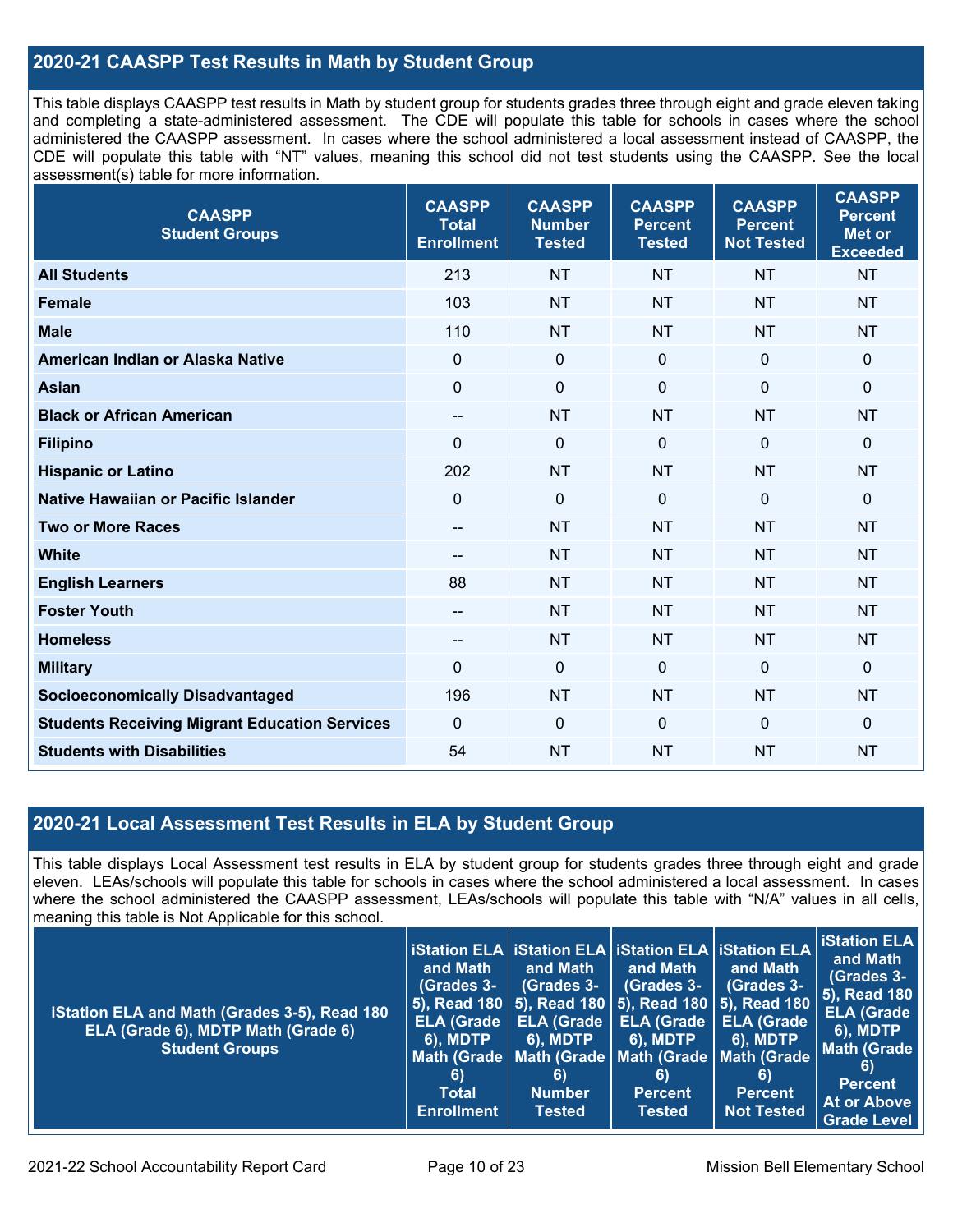| <b>All Students</b>                                                                        | 213            | 195         | 91.55    | 8.45         | 22.05        |
|--------------------------------------------------------------------------------------------|----------------|-------------|----------|--------------|--------------|
| <b>Female</b>                                                                              | 103            | 94          | 91.26    | 8.74         | 23.4         |
| <b>Male</b>                                                                                | 110            | 101         | 91.82    | 8.18         | 20.79        |
| American Indian or Alaska Native                                                           | $\Omega$       | $\mathbf 0$ | 0        | $\mathbf 0$  | $\mathbf 0$  |
| <b>Asian</b>                                                                               | $\Omega$       | $\mathbf 0$ | $\Omega$ | $\mathbf{0}$ | $\mathbf{0}$ |
| <b>Black or African American</b>                                                           | 5              | 4           | 80       | 20           | $\mathbf{0}$ |
| <b>Filipino</b>                                                                            | $\Omega$       | $\Omega$    | $\Omega$ | $\mathbf{0}$ | $\Omega$     |
| <b>Hispanic or Latino</b>                                                                  | 202            | 186         | 92.08    | 7.92         | 22.04        |
| Native Hawaiian or Pacific Islander                                                        | $\Omega$       | $\mathbf 0$ | $\Omega$ | $\mathbf{0}$ | $\mathbf{0}$ |
| <b>Two or More Races</b>                                                                   | 1              | 1           | 100      | $\Omega$     | $\mathbf{0}$ |
| <b>White</b>                                                                               | 4              | 3           | 75       | 25           | 66.67        |
| <b>English Learners</b>                                                                    | 100            | 93          | 93       | 7            | 15.05        |
| <b>Foster Youth</b>                                                                        | 1              | 1           | 100      | $\Omega$     | $\mathbf{0}$ |
| <b>Homeless</b>                                                                            | $\overline{2}$ | 1           | 50       | 50           | 100          |
| <b>Military</b>                                                                            | $\Omega$       | $\Omega$    | $\Omega$ | $\mathbf{0}$ | $\mathbf{0}$ |
| <b>Socioeconomically Disadvantaged</b>                                                     | 198            | 182         | 91.92    | 8.08         | 21.43        |
| <b>Students Receiving Migrant Education Services</b>                                       | $\Omega$       | 0           | $\Omega$ | $\Omega$     | $\mathbf{0}$ |
| <b>Students with Disabilities</b>                                                          | 56             | 49          | 87.5     | 12.5         | 4.08         |
| *At or above the grade-level standard in the context of the local assessment administered. |                |             |          |              |              |

## **2020-21 Local Assessment Test Results in Math by Student Group**

This table displays Local Assessment test results in Math by student group for students grades three through eight and grade eleven. LEAs/schools will populate this table for schools in cases where the school administered a local assessment. In cases where the school administered the CAASPP assessment, LEAs/schools will populate this table with "N/A" values in all cells, meaning this table is Not Applicable for this school.

| iStation ELA and Math (Grades 3-5), Read 180<br>ELA (Grade 6), MDTP Math (Grade 6)<br><b>Student Groups</b> | and Math<br><b>(Grades 3-</b><br>5), Read 180<br><b>ELA (Grade</b><br>$\overline{6}$ ), MDTP<br>6)<br><b>Total</b><br><b>Enrollment</b> | <b>iStation ELA   iStation ELA   iStation ELA   iStation ELA  </b><br>and Math<br>(Grades 3-<br>5), Read 180<br><b>ELA (Grade</b><br><b>6), MDTP</b><br>Math (Grade   Math (Grade<br>6)<br><b>Number</b><br><b>Tested</b> | and Math<br>(Grades 3-<br>5), Read 180<br><b>ELA (Grade</b><br><b>6), MDTP</b><br>6)<br><b>Percent</b><br><b>Tested</b> | and Math<br>(Grades 3-<br>5), Read 180<br><b>ELA (Grade</b><br><b>6), MDTP</b><br>Math (Grade   Math (Grade  <br>6)<br><b>Percent</b><br><b>Not Tested</b> | <b>iStation ELA</b><br>and Math<br>(Grades 3-<br>5), Read 180<br><b>ELA (Grade</b><br><b>6), MDTP</b><br><b>Math (Grade</b><br>6)<br><b>Percent</b><br><b>At or Above</b><br><b>Grade Level</b> |
|-------------------------------------------------------------------------------------------------------------|-----------------------------------------------------------------------------------------------------------------------------------------|---------------------------------------------------------------------------------------------------------------------------------------------------------------------------------------------------------------------------|-------------------------------------------------------------------------------------------------------------------------|------------------------------------------------------------------------------------------------------------------------------------------------------------|-------------------------------------------------------------------------------------------------------------------------------------------------------------------------------------------------|
| <b>All Students</b>                                                                                         | 213                                                                                                                                     | 187                                                                                                                                                                                                                       | 87.79                                                                                                                   | 12.21                                                                                                                                                      | 8.56                                                                                                                                                                                            |
| Female                                                                                                      | 103                                                                                                                                     | 89                                                                                                                                                                                                                        | 86.41                                                                                                                   | 13.59                                                                                                                                                      | 10.11                                                                                                                                                                                           |
| <b>Male</b>                                                                                                 | 110                                                                                                                                     | 98                                                                                                                                                                                                                        | 89.09                                                                                                                   | 10.91                                                                                                                                                      | 7.14                                                                                                                                                                                            |
| American Indian or Alaska Native                                                                            | 0                                                                                                                                       | $\mathbf 0$                                                                                                                                                                                                               | $\Omega$                                                                                                                | $\mathbf{0}$                                                                                                                                               | $\mathbf 0$                                                                                                                                                                                     |
| <b>Asian</b>                                                                                                | $\Omega$                                                                                                                                | $\Omega$                                                                                                                                                                                                                  | $\Omega$                                                                                                                | $\Omega$                                                                                                                                                   | $\Omega$                                                                                                                                                                                        |
| <b>Black or African American</b>                                                                            | 5                                                                                                                                       | 3                                                                                                                                                                                                                         | 60                                                                                                                      | 40                                                                                                                                                         | $\Omega$                                                                                                                                                                                        |
| <b>Filipino</b>                                                                                             | $\Omega$                                                                                                                                | $\Omega$                                                                                                                                                                                                                  | $\Omega$                                                                                                                | $\Omega$                                                                                                                                                   | $\Omega$                                                                                                                                                                                        |
| <b>Hispanic or Latino</b>                                                                                   | 202                                                                                                                                     | 181                                                                                                                                                                                                                       | 89.6                                                                                                                    | 10.4                                                                                                                                                       | 8.29                                                                                                                                                                                            |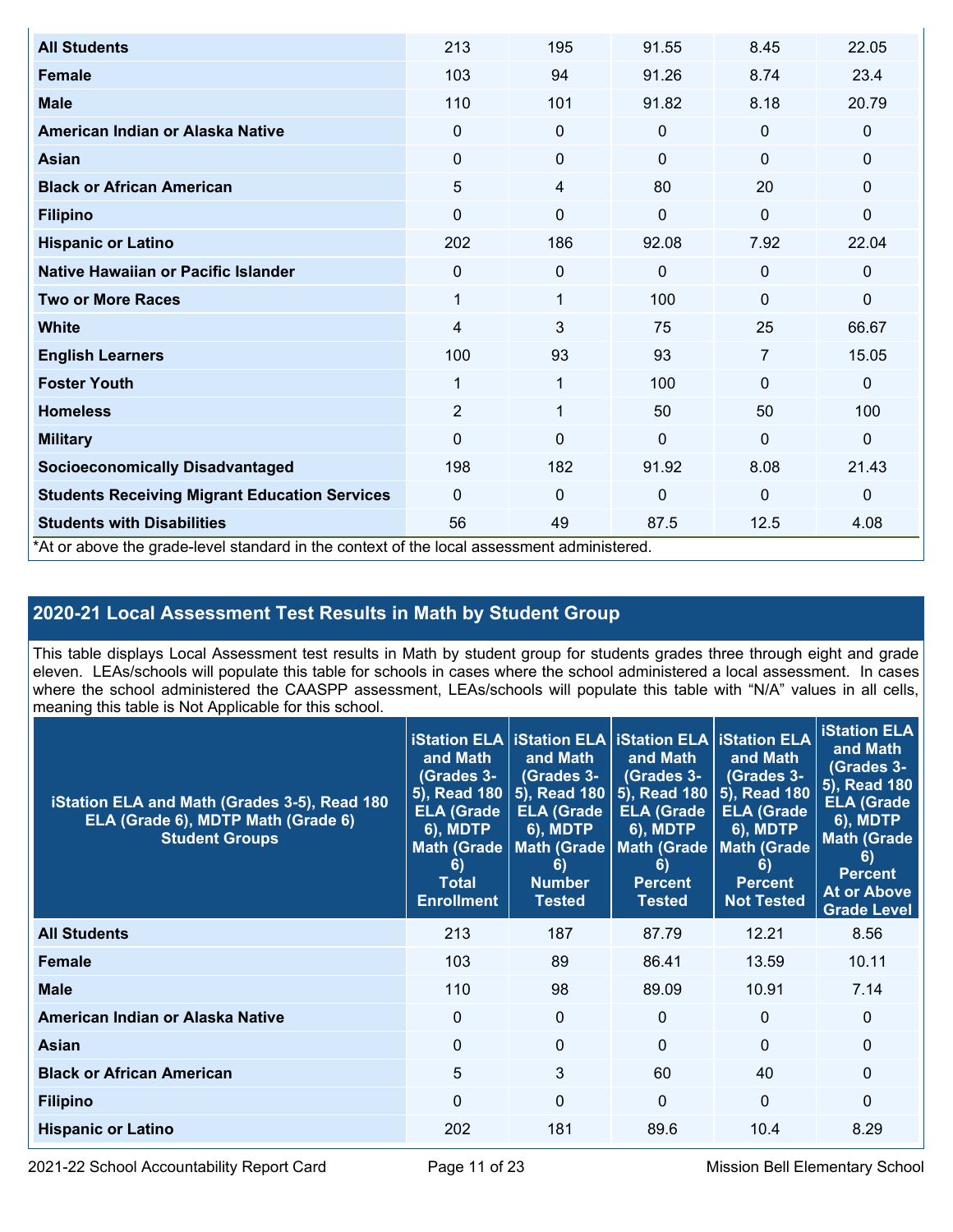| Native Hawaiian or Pacific Islander                                                        | $\Omega$       | 0            | $\mathbf{0}$ | $\mathbf{0}$ | $\mathbf{0}$ |
|--------------------------------------------------------------------------------------------|----------------|--------------|--------------|--------------|--------------|
| <b>Two or More Races</b>                                                                   | 1              | 1            | 100          | $\mathbf{0}$ | $\mathbf 0$  |
| White                                                                                      | $\overline{4}$ | $\mathbf{1}$ | 25           | 75           | 100          |
| <b>English Learners</b>                                                                    | 100            | 90           | 90           | 10           | 2.22         |
| <b>Foster Youth</b>                                                                        | 1              | $\mathbf{1}$ | 100          | $\mathbf{0}$ | $\mathbf 0$  |
| <b>Homeless</b>                                                                            | 2              | 0            | $\mathbf{0}$ | 100          | $\mathbf 0$  |
| <b>Military</b>                                                                            | $\mathbf{0}$   | 0            | $\mathbf{0}$ | $\mathbf{0}$ | $\mathbf 0$  |
| <b>Socioeconomically Disadvantaged</b>                                                     | 198            | 175          | 88.38        | 11.62        | 9.14         |
| <b>Students Receiving Migrant Education Services</b>                                       | $\mathbf{0}$   | $\mathbf{0}$ | $\mathbf{0}$ | $\mathbf{0}$ | $\mathbf 0$  |
| <b>Students with Disabilities</b>                                                          | 56             | 47           | 83.93        | 16.07        | 4.26         |
| *At or above the grade-level standard in the context of the local assessment administered. |                |              |              |              |              |

## **CAASPP Test Results in Science for All Students**

This table displays the percentage of all students grades five, eight, and High School meeting or exceeding the State Standard.

The 2019-2020 data cells with N/A values indicate that the 2019-2020 data are not available due to the COVID-19 pandemic and resulting summative testing suspension. The Executive Order N-30-20 was issued which waived the assessment, accountability, and reporting requirements for the 2019-2020 school year.

For any 2020-2021 data cells with N/T values indicate that this school did not test students using the CAASPP Science.

| <b>Subject</b>                                  | School A | School  | <b>District</b> | <b>District</b> | <b>State</b> | <b>State</b> |
|-------------------------------------------------|----------|---------|-----------------|-----------------|--------------|--------------|
|                                                 | 2019-20  | 2020-21 | N 2019-20       | 2020-21         | 2019-20      | 2020-21      |
| <b>Science</b><br>(grades 5, 8 and high school) | N/A      | NT      | N/A             | NT              | N/A          | 28.72        |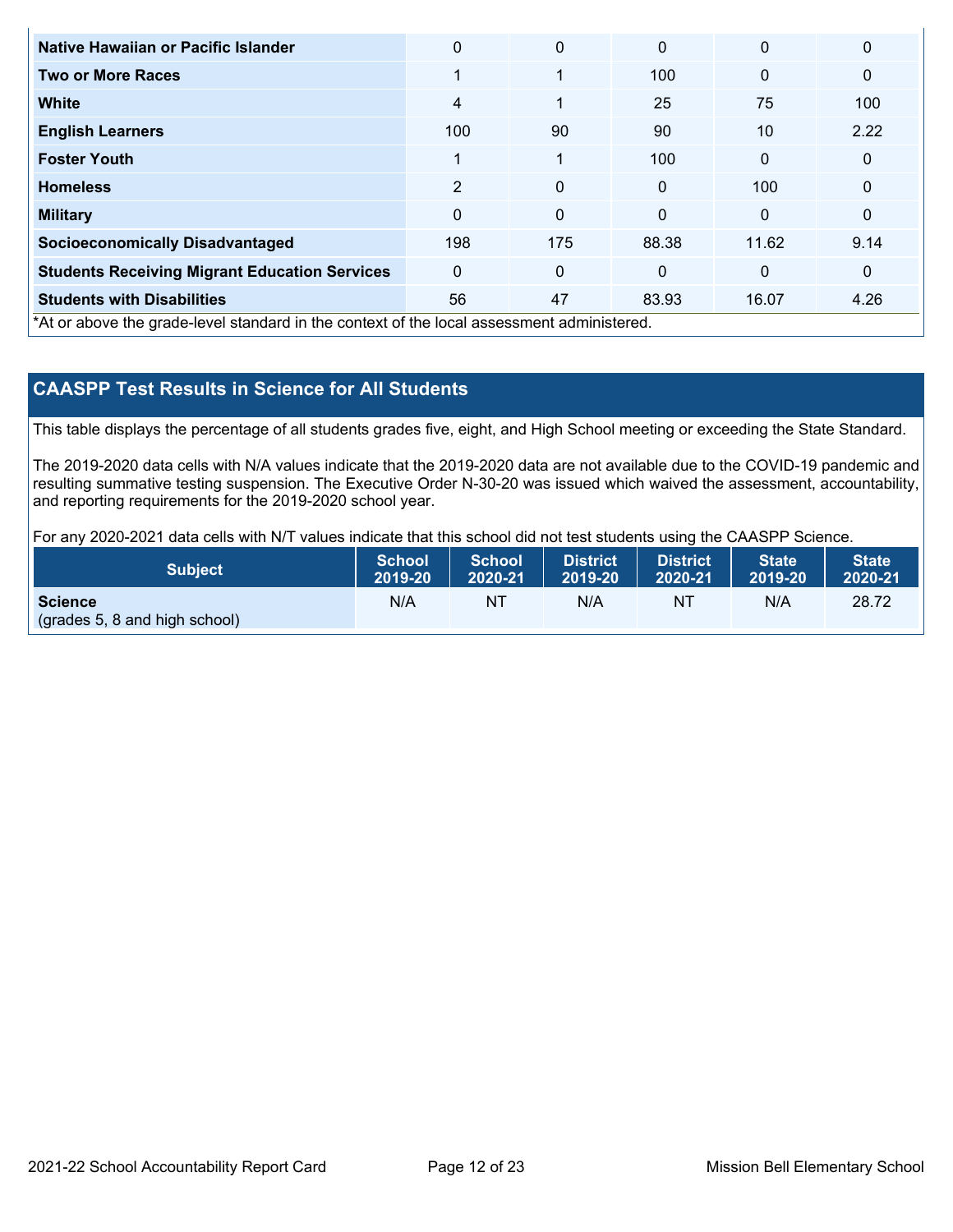## **2020-21 CAASPP Test Results in Science by Student Group**

This table displays CAASPP test results in Science by student group for students grades five, eight, and High School. For any data cells with N/T values indicate that this school did not test students using the CAASPP Science.

| <b>Student Group</b>                                 | <b>Total</b><br><b>Enrollment</b> | <b>Number</b><br><b>Tested</b> | <b>Percent</b><br><b>Tested</b> | <b>Percent</b><br><b>Not Tested</b> | <b>Percent</b><br><b>Met or</b><br><b>Exceeded</b> |
|------------------------------------------------------|-----------------------------------|--------------------------------|---------------------------------|-------------------------------------|----------------------------------------------------|
| <b>All Students</b>                                  | 53                                | <b>NT</b>                      | <b>NT</b>                       | <b>NT</b>                           | <b>NT</b>                                          |
| <b>Female</b>                                        | 25                                | <b>NT</b>                      | <b>NT</b>                       | <b>NT</b>                           | <b>NT</b>                                          |
| <b>Male</b>                                          | 28                                | <b>NT</b>                      | <b>NT</b>                       | <b>NT</b>                           | <b>NT</b>                                          |
| American Indian or Alaska Native                     | 0                                 | $\mathbf 0$                    | $\mathbf 0$                     | $\mathbf 0$                         | $\mathbf 0$                                        |
| <b>Asian</b>                                         | 0                                 | $\pmb{0}$                      | $\mathbf 0$                     | $\mathbf 0$                         | 0                                                  |
| <b>Black or African American</b>                     | 0                                 | $\pmb{0}$                      | $\pmb{0}$                       | 0                                   | 0                                                  |
| <b>Filipino</b>                                      | 0                                 | $\mathbf 0$                    | $\Omega$                        | $\mathbf 0$                         | $\Omega$                                           |
| <b>Hispanic or Latino</b>                            | 52                                | <b>NT</b>                      | <b>NT</b>                       | <b>NT</b>                           | <b>NT</b>                                          |
| Native Hawaiian or Pacific Islander                  | 0                                 | $\mathbf 0$                    | $\Omega$                        | $\mathbf 0$                         | 0                                                  |
| <b>Two or More Races</b>                             | --                                | <b>NT</b>                      | <b>NT</b>                       | <b>NT</b>                           | <b>NT</b>                                          |
| <b>White</b>                                         | $\Omega$                          | $\mathbf 0$                    | $\mathbf 0$                     | $\mathbf 0$                         | $\mathbf 0$                                        |
| <b>English Learners</b>                              | 22                                | <b>NT</b>                      | <b>NT</b>                       | <b>NT</b>                           | <b>NT</b>                                          |
| <b>Foster Youth</b>                                  | --                                | <b>NT</b>                      | <b>NT</b>                       | <b>NT</b>                           | <b>NT</b>                                          |
| <b>Homeless</b>                                      | 0                                 | $\pmb{0}$                      | $\mathbf 0$                     | $\mathbf 0$                         | 0                                                  |
| <b>Military</b>                                      | 0                                 | $\mathbf 0$                    | $\mathbf 0$                     | $\mathbf 0$                         | 0                                                  |
| <b>Socioeconomically Disadvantaged</b>               | 49                                | <b>NT</b>                      | <b>NT</b>                       | <b>NT</b>                           | <b>NT</b>                                          |
| <b>Students Receiving Migrant Education Services</b> | 0                                 | $\mathbf 0$                    | $\Omega$                        | $\mathbf 0$                         | 0                                                  |
| <b>Students with Disabilities</b>                    | --                                | <b>NT</b>                      | <b>NT</b>                       | <b>NT</b>                           | <b>NT</b>                                          |

## **B. Pupil Outcomes State Priority: Other Pupil Outcomes**

The SARC provides the following information relevant to the State priority: Other Pupil Outcomes (Priority 8): Pupil outcomes in the subject area of physical education.

## **2020-21 California Physical Fitness Test Results**

Due to the COVID-19 crisis, the Physical Fitness Test was suspended during the 2020-2021 school year and therefore no data are reported and each cell in this table is populated with "N/A."

| <b>Grade Level</b> | <b>Four of Six Fitness Standards</b> | <b>Five of Six Fitness Standards</b> | Percentage of Students Meeting   Percentage of Students Meeting   Percentage of Students Meeting<br><b>Six of Six Fitness Standards</b> |
|--------------------|--------------------------------------|--------------------------------------|-----------------------------------------------------------------------------------------------------------------------------------------|
| Grade 5            | N/A                                  | N/A                                  | N/A                                                                                                                                     |
| Grade 7            | N/A                                  | N/A                                  | N/A                                                                                                                                     |
| Grade 9            | N/A                                  | N/A                                  | N/A                                                                                                                                     |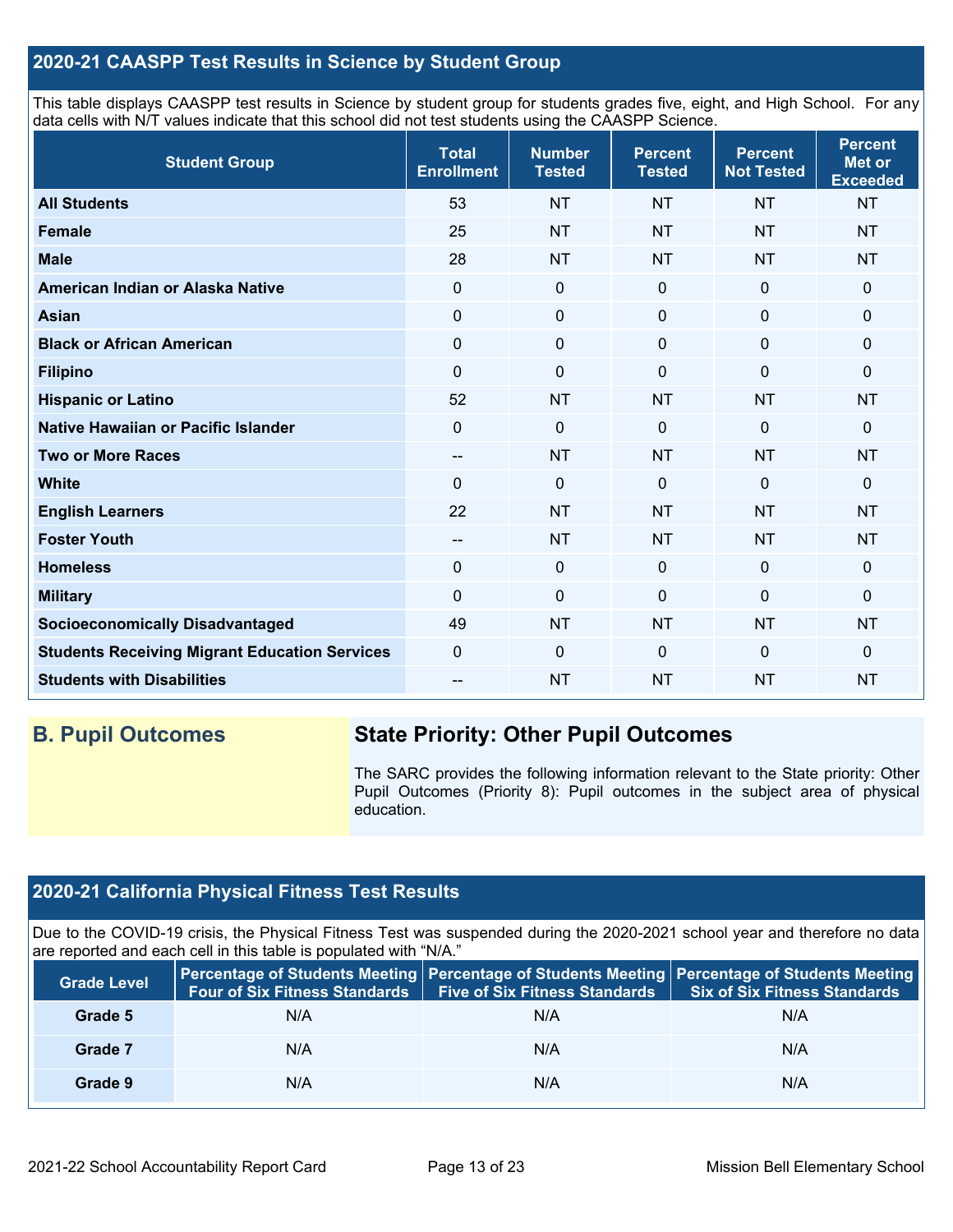## **C. Engagement State Priority: Parental Involvement**

The SARC provides the following information relevant to the State priority: Parental Involvement (Priority 3): Efforts the school district makes to seek parent input in making decisions regarding the school district and at each school site.

#### **2021-22 Opportunities for Parental Involvement**

Mission Bell Elementary invites parents to participate in a variety of school committees and school meetings. Parents are welcome to participate in the School Site Council (SSC), English Learner Advisory Committee (ELAC), Gifted and Talented (GATE) and Special Education Advisory. Parents are also encouraged to attend additional meetings like Back to School Night, Parent/Teacher Conferences, and Title I Meeting.

Ample forms of communication are used to inform and invite parents to attend events. The most common forms of communication are ParentSquare, school marquee, flyers, and school social media accounts (ClassDojo, Instagram, and Facebook).

For additional information on how to get involved at Mission Bell Elementary, please contact principal Josefina Gámez at (951) 360-2748 or email josefina\_gamez@jusd.k12.ca.us.

## **2020-21 Chronic Absenteeism by Student Group**

| <b>Student Group</b>                                 | <b>Cumulative</b><br><b>Enrollment</b> | <b>Chronic</b><br><b>Absenteeism</b><br><b>Eligible Enrollment</b> | <b>Chronic</b><br><b>Absenteeism</b><br><b>Count</b> | <b>Chronic</b><br><b>Absenteeism</b><br><b>Rate</b> |
|------------------------------------------------------|----------------------------------------|--------------------------------------------------------------------|------------------------------------------------------|-----------------------------------------------------|
| <b>All Students</b>                                  | 396                                    | 390                                                                | 63                                                   | 16.2                                                |
| <b>Female</b>                                        | 194                                    | 192                                                                | 34                                                   | 17.7                                                |
| <b>Male</b>                                          | 202                                    | 198                                                                | 29                                                   | 14.6                                                |
| American Indian or Alaska Native                     | $\Omega$                               | $\mathbf{0}$                                                       | $\Omega$                                             | 0.0                                                 |
| <b>Asian</b>                                         | 1                                      | 1                                                                  | 1                                                    | 100.0                                               |
| <b>Black or African American</b>                     | 6                                      | 6                                                                  | 1                                                    | 16.7                                                |
| <b>Filipino</b>                                      | $\Omega$                               | 0                                                                  | $\Omega$                                             | 0.0                                                 |
| <b>Hispanic or Latino</b>                            | 377                                    | 371                                                                | 59                                                   | 15.9                                                |
| Native Hawaiian or Pacific Islander                  | $\Omega$                               | 0                                                                  | $\mathbf{0}$                                         | 0.0                                                 |
| <b>Two or More Races</b>                             | 1                                      | 1                                                                  | $\Omega$                                             | 0.0                                                 |
| <b>White</b>                                         | 8                                      | 8                                                                  | $\overline{2}$                                       | 25.0                                                |
| <b>English Learners</b>                              | 199                                    | 195                                                                | 21                                                   | 10.8                                                |
| <b>Foster Youth</b>                                  | $\overline{4}$                         | 4                                                                  | $\Omega$                                             | 0.0                                                 |
| <b>Homeless</b>                                      | $\overline{2}$                         | $\overline{2}$                                                     | 1                                                    | 50.0                                                |
| <b>Socioeconomically Disadvantaged</b>               | 361                                    | 355                                                                | 58                                                   | 16.3                                                |
| <b>Students Receiving Migrant Education Services</b> | $\Omega$                               | 0                                                                  | $\Omega$                                             | 0.0                                                 |
| <b>Students with Disabilities</b>                    | 77                                     | 75                                                                 | 14                                                   | 18.7                                                |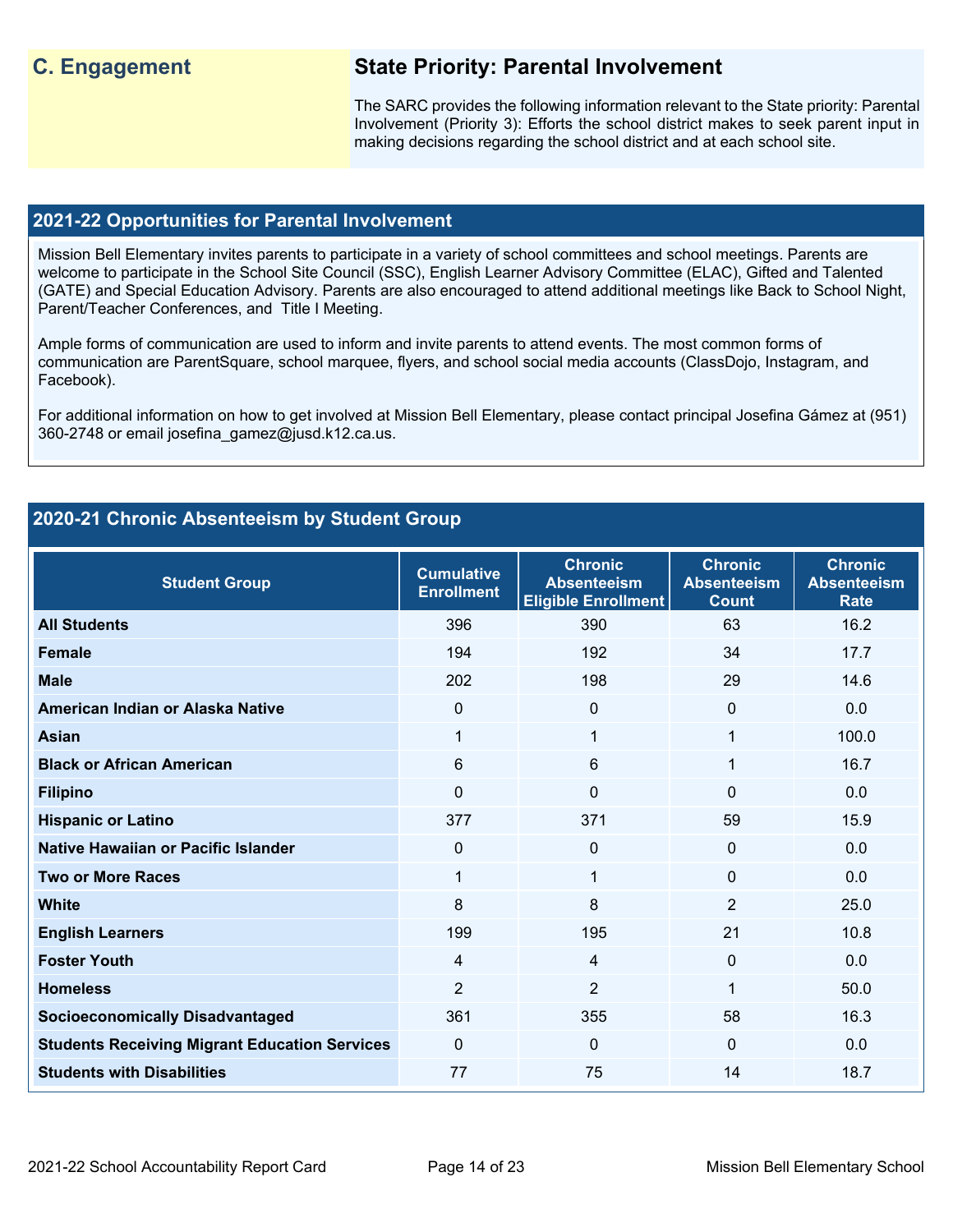## **C. Engagement State Priority: School Climate**

The SARC provides the following information relevant to the State priority: School Climate (Priority 6):

- Pupil suspension rates;
- Pupil expulsion rates; and
- Other local measures on the sense of safety

## **Suspensions and Expulsions**

This table displays suspensions and expulsions data collected between July through June, each full school year respectively. Data collected during the 2020-21 school year may not be comparable to earlier years of this collection due to differences in learning mode instruction in response to the COVID-19 pandemic.

| <b>Subject</b>     | <b>School</b><br>2018-19 | <b>School</b><br>2020-21 | <b>District</b><br>2018-19 | <b>District</b><br>2020-21 | <b>State</b><br>2018-19 | <b>State</b><br>2020-21 |
|--------------------|--------------------------|--------------------------|----------------------------|----------------------------|-------------------------|-------------------------|
| <b>Suspensions</b> | 0.92                     | 0.00                     | 3.58                       | 0.02                       | 3.47                    | 0.20                    |
| <b>Expulsions</b>  | 0.00                     | 0.00                     | 0.34                       | 0.01                       | 0.08                    | 0.00                    |

This table displays suspensions and expulsions data collected between July through February, partial school year due to the COVID-19 pandemic. The 2019-2020 suspensions and expulsions rate data are not comparable to other year data because the 2019-2020 school year is a partial school year due to the COVID-19 crisis. As such, it would be inappropriate to make any comparisons in rates of suspensions and expulsions in the 2019-2020 school year compared to other school years.

| <b>Subject</b>     | <b>School</b><br>2019-20 | <b>District</b><br>2019-20 | <b>State</b><br>2019-20 |
|--------------------|--------------------------|----------------------------|-------------------------|
| <b>Suspensions</b> | 0.47                     | 2.39                       | 2.45                    |
| <b>Expulsions</b>  | 0.00                     | 0.21                       | 0.05                    |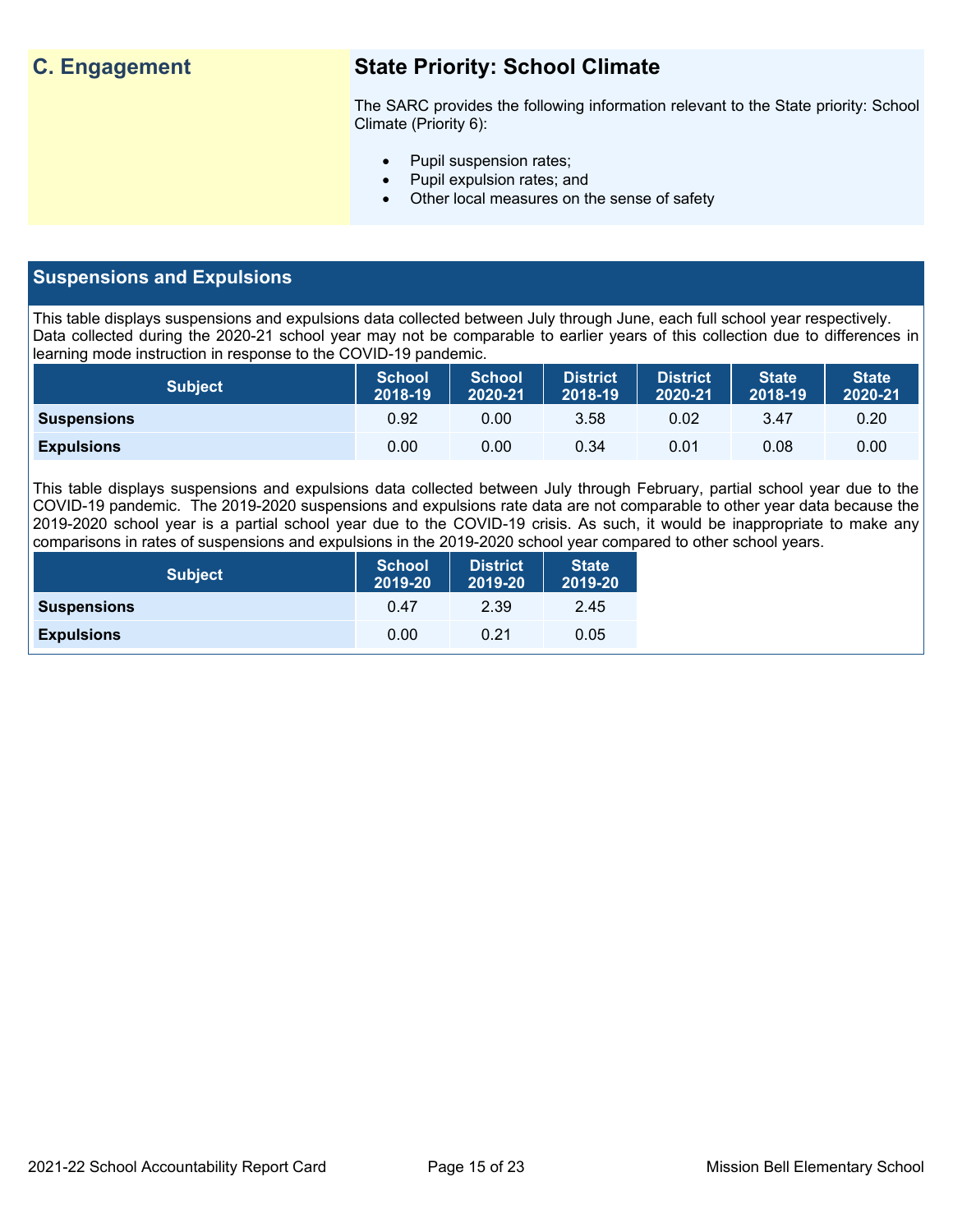## **2020-21 Suspensions and Expulsions by Student Group**

| <b>Student Group</b>                                 | <b>Suspensions Rate</b> | <b>Expulsions Rate</b> |
|------------------------------------------------------|-------------------------|------------------------|
| <b>All Students</b>                                  | 0.00                    | 0.00                   |
| <b>Female</b>                                        | 0.00                    | 0.00                   |
| <b>Male</b>                                          | 0.00                    | 0.00                   |
| American Indian or Alaska Native                     | 0.00                    | 0.00                   |
| <b>Asian</b>                                         | 0.00                    | 0.00                   |
| <b>Black or African American</b>                     | 0.00                    | 0.00                   |
| <b>Filipino</b>                                      | 0.00                    | 0.00                   |
| <b>Hispanic or Latino</b>                            | 0.00                    | 0.00                   |
| Native Hawaiian or Pacific Islander                  | 0.00                    | 0.00                   |
| <b>Two or More Races</b>                             | 0.00                    | 0.00                   |
| <b>White</b>                                         | 0.00                    | 0.00                   |
| <b>English Learners</b>                              | 0.00                    | 0.00                   |
| <b>Foster Youth</b>                                  | 0.00                    | 0.00                   |
| <b>Homeless</b>                                      | 0.00                    | 0.00                   |
| <b>Socioeconomically Disadvantaged</b>               | 0.00                    | 0.00                   |
| <b>Students Receiving Migrant Education Services</b> | 0.00                    | 0.00                   |
| <b>Students with Disabilities</b>                    | 0.00                    | 0.00                   |

## **2021-22 School Safety Plan**

Mission Bell's Comprehensive School Safety Plan (CSSP) was updated and reviewed yearly . The 2021-2022 plan was presented, reviewed, and approved at the January 28, 2021, School Site Council Meeting #3. Mission Bell's CSSP includes school functions and events, Disaster and Fire Drill Plans, safety rules, schoolwide dress code and other strategies to keep our campus safe. The school plan also includes school crime and vandalism reports and child abuse reporting procedures. Additionally, the school plan includes COVID-19 Considerations resulting from a global pandemic. Mission Bell holds monthly fire drills and disaster drills twice a year.

## **D. Other SARC Information Information Required in the SARC**

The information in this section is required to be in the SARC but is not included in the state priorities for LCFF.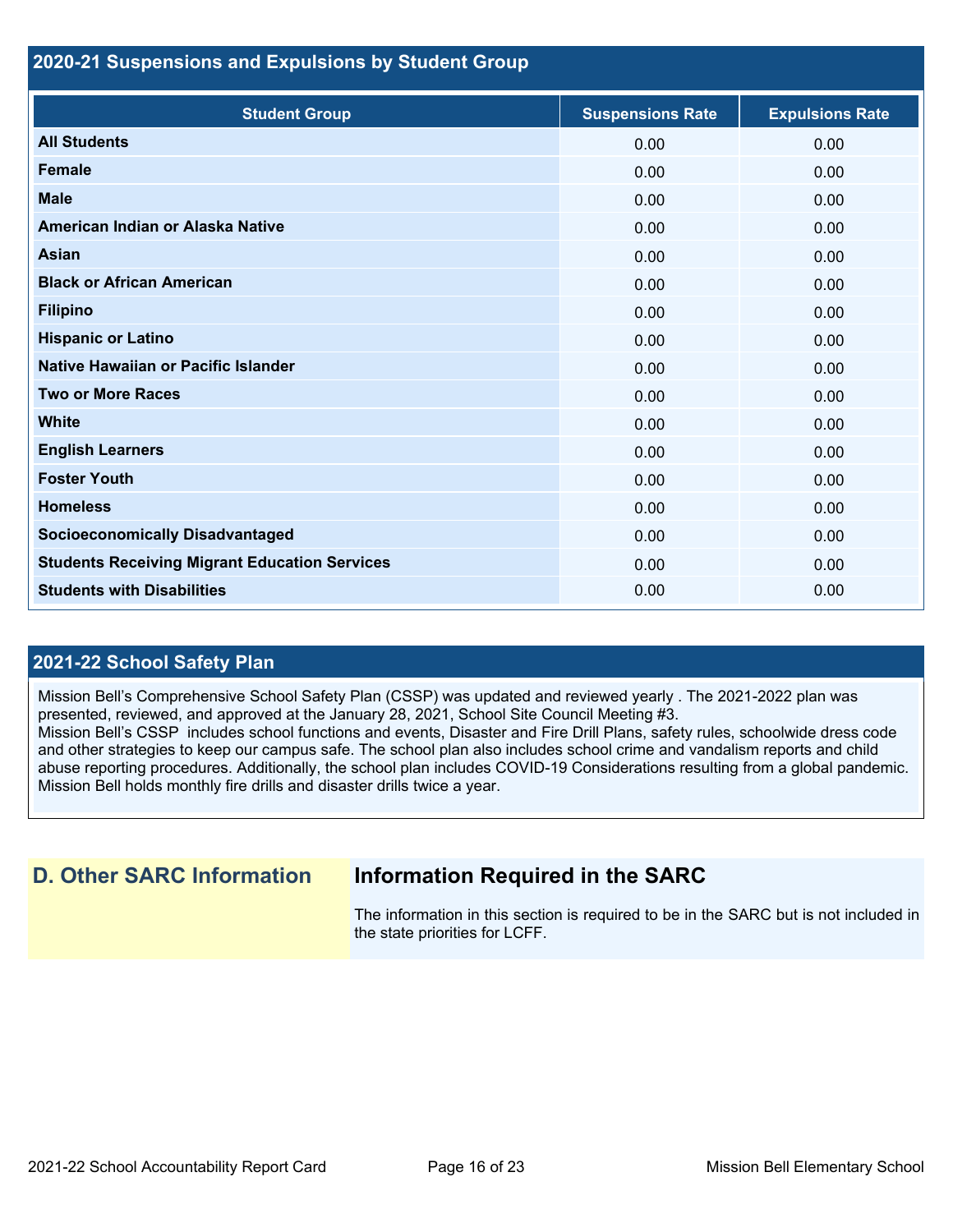## **2018-19 Elementary Average Class Size and Class Size Distribution**

This table displays the 2018-19 average class size and class size distribution. The columns titled "Number of Classes" indicates how many classes fall into each size category (a range of total students per class). The "Other" category is for multigrade level classes.

| <b>Grade Level</b> | <b>Average</b><br><b>Class Size</b> | 1-20 Students | Number of Classes with   Number of Classes with   Number of Classes with<br>21-32 Students | 33+ Students |
|--------------------|-------------------------------------|---------------|--------------------------------------------------------------------------------------------|--------------|
| K                  | 33                                  |               |                                                                                            |              |
|                    | 21                                  |               |                                                                                            |              |
|                    | 23                                  |               | 2                                                                                          |              |
|                    | 18                                  |               |                                                                                            |              |
|                    | 34                                  |               |                                                                                            |              |
|                    | 31                                  |               |                                                                                            |              |
| 6                  | 26                                  |               |                                                                                            |              |
| <b>Other</b>       | 9                                   |               |                                                                                            |              |

## **2019-20 Elementary Average Class Size and Class Size Distribution**

This table displays the 2019-20 average class size and class size distribution. The columns titled "Number of Classes" indicates how many classes fall into each size category (a range of total students per class). The "Other" category is for multi-grade level classes.

| <b>Grade Level</b> | <b>Average</b><br><b>Class Size</b> | 1-20 Students | Number of Classes with   Number of Classes with  <br>21-32 Students | <b>Number of Classes with</b><br>33+ Students |
|--------------------|-------------------------------------|---------------|---------------------------------------------------------------------|-----------------------------------------------|
| N                  | 12                                  |               |                                                                     |                                               |
|                    | 19                                  |               |                                                                     |                                               |
|                    | 13                                  |               |                                                                     |                                               |
|                    | 16                                  |               |                                                                     |                                               |
|                    | 17                                  |               |                                                                     |                                               |
|                    | 16                                  |               |                                                                     |                                               |
|                    | 38                                  |               |                                                                     |                                               |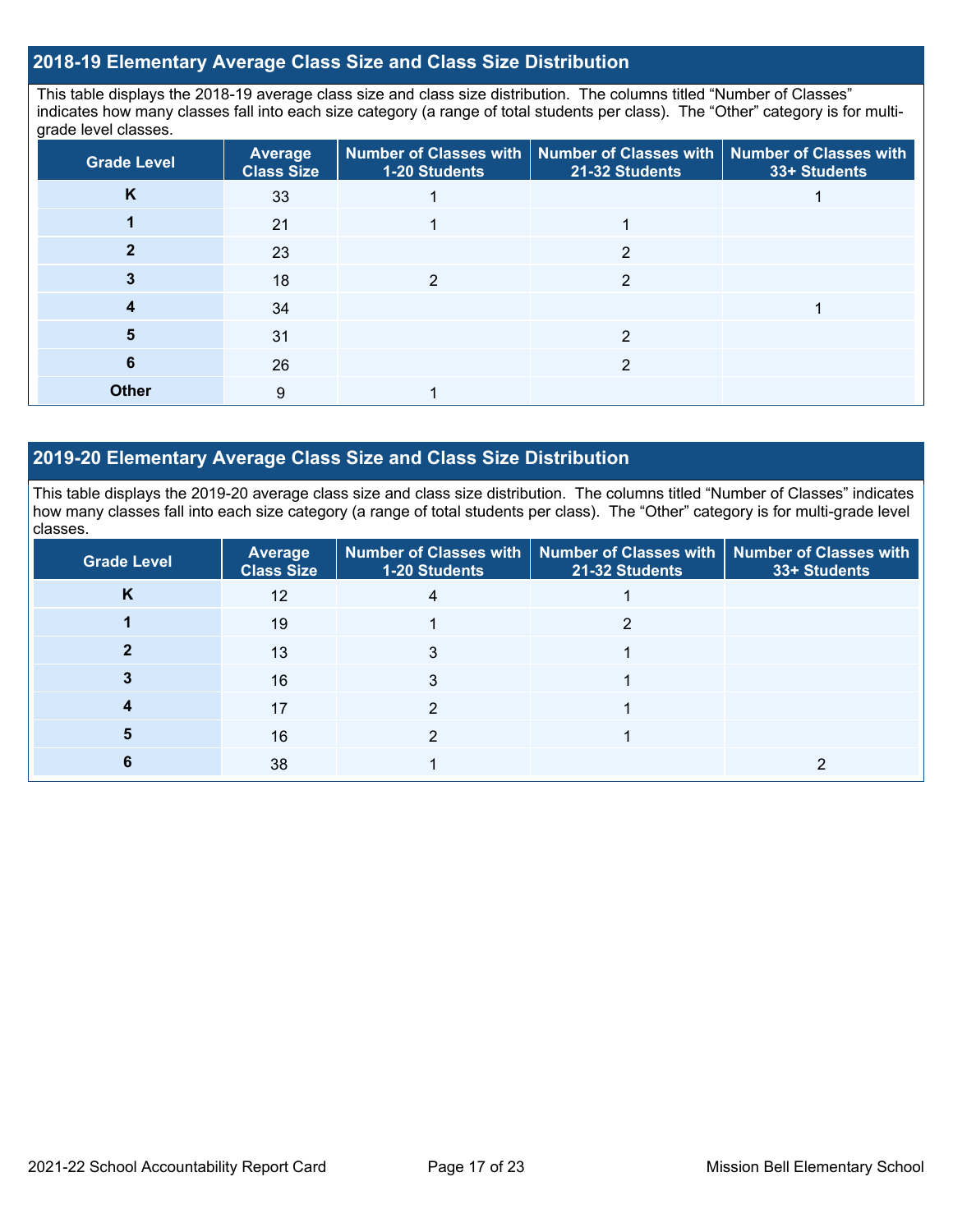### **2020-21 Elementary Average Class Size and Class Size Distribution**

This table displays the 2020-21 average class size and class size distribution. The columns titled "Number of Classes" indicates how many classes fall into each size category (a range of total students per class). The "Other" category is for multi-grade level classes.

| <b>Grade Level</b> | <b>Average</b><br><b>Class Size</b> | 1-20 Students | Number of Classes with   Number of Classes with   Number of Classes with<br>21-32 Students | 33+ Students |
|--------------------|-------------------------------------|---------------|--------------------------------------------------------------------------------------------|--------------|
| n.                 | 13                                  |               |                                                                                            |              |
|                    | 24                                  |               | 2                                                                                          |              |
|                    | 16                                  | 2             | 2                                                                                          |              |
|                    | 16                                  | 2             |                                                                                            |              |
| 4                  | 21                                  |               | 2                                                                                          |              |
| 5                  | 18                                  | າ             |                                                                                            |              |
| 6                  | 16                                  | $\mathcal{P}$ |                                                                                            |              |
| <b>Other</b>       | 37                                  |               |                                                                                            |              |

## **2020-21 Ratio of Pupils to Academic Counselor**

This table displays the ratio of pupils to Academic Counselor. One full time equivalent (FTE) equals one staff member working full time; one FTE could also represent two staff members who each work 50 percent of full time.

| <b>Title</b>                        | <b>Ratio</b> |
|-------------------------------------|--------------|
| <b>Pupils to Academic Counselor</b> |              |

## **2020-21 Student Support Services Staff**

This table displays the number of FTE support staff assigned to this school. One full time equivalent (FTE) equals one staff member working full time; one FTE could also represent two staff members who each work 50 percent of full time.

| <b>Title</b>                                                         | <b>Number of FTE Assigned to School</b> |
|----------------------------------------------------------------------|-----------------------------------------|
| <b>Counselor (Academic, Social/Behavioral or Career Development)</b> | 0                                       |
| Library Media Teacher (Librarian)                                    | $\Omega$                                |
| <b>Library Media Services Staff (Paraprofessional)</b>               | $\Omega$                                |
| <b>Psychologist</b>                                                  | 0.5                                     |
| <b>Social Worker</b>                                                 | $\Omega$                                |
| <b>Nurse</b>                                                         | 0.2                                     |
| <b>Speech/Language/Hearing Specialist</b>                            | 0.5                                     |
| <b>Resource Specialist (non-teaching)</b>                            | 0                                       |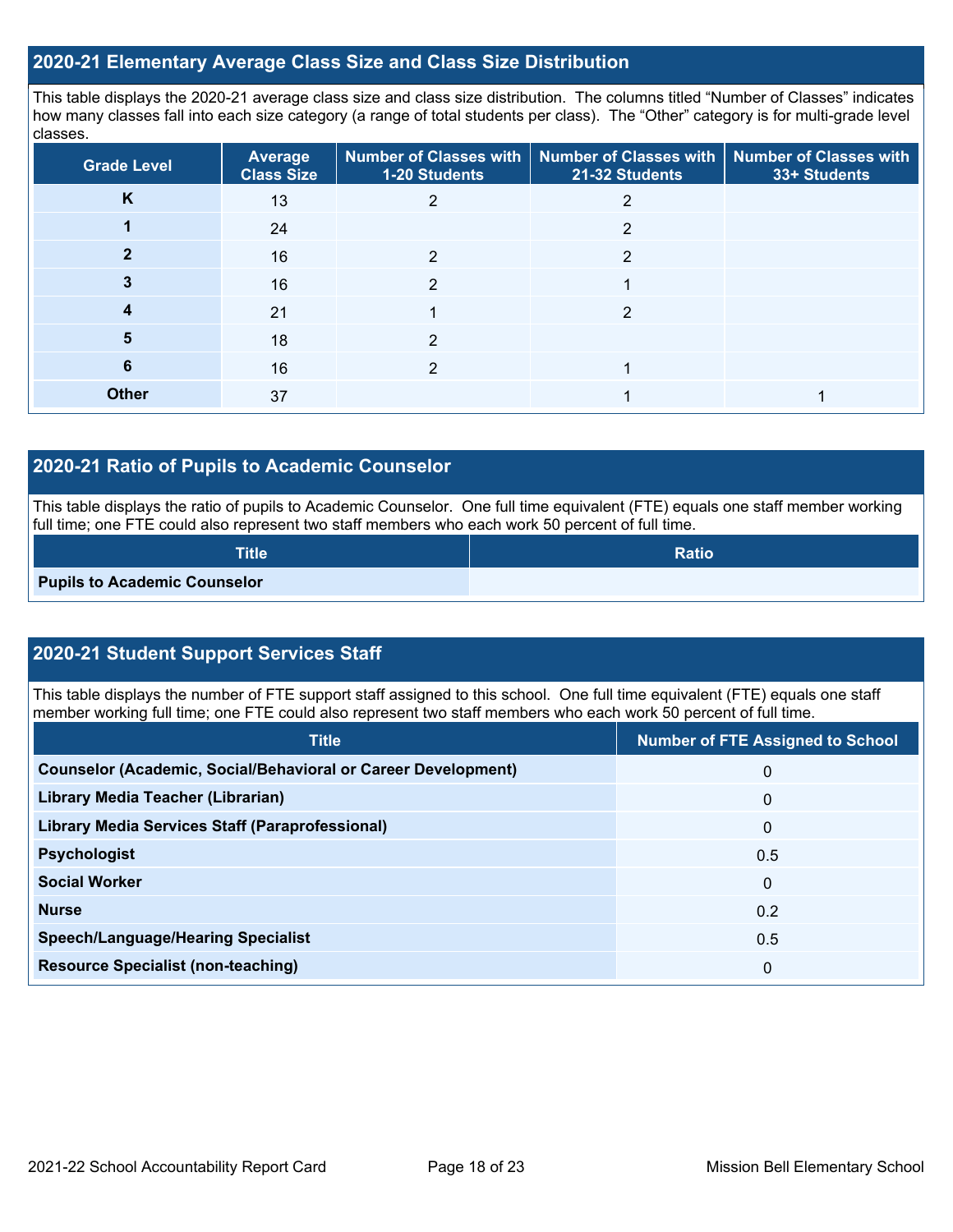## **2019-20 Expenditures Per Pupil and School Site Teacher Salaries**

This table displays the 2019-20 expenditures per pupil and average teach salary for this school. Cells with N/A values do not require data.

| <b>Level</b>                                         | <b>Total</b><br><b>Expenditures</b><br><b>Per Pupil</b> | <b>Expenditures</b><br><b>Per Pupil</b><br>(Restricted) | <b>Expenditures</b><br><b>Per Pupil</b><br>(Unrestricted) | <b>Average</b><br><b>Teacher</b><br><b>Salary</b> |
|------------------------------------------------------|---------------------------------------------------------|---------------------------------------------------------|-----------------------------------------------------------|---------------------------------------------------|
| <b>School Site</b>                                   | 13553.54                                                | 4267.11                                                 | 9286.43                                                   | 96820.7                                           |
| <b>District</b>                                      | N/A                                                     | N/A                                                     | 9044.52                                                   | \$92,546                                          |
| <b>Percent Difference - School Site and District</b> | N/A                                                     | N/A                                                     | 2.6                                                       | 4.5                                               |
| <b>State</b>                                         |                                                         |                                                         | \$8.444                                                   | \$86,376                                          |
| <b>Percent Difference - School Site and State</b>    | N/A                                                     | N/A                                                     | 9.5                                                       | 11.4                                              |

## **2020-21 Types of Services Funded**

Mission Bell received state and federal funds including CARES money to support general and special education students. Funds were used to meet students' diverse educational needs by providing Bilingual Language Tutors, Literacy Specialists, Education Specialists, and After school Extended Learning Opportunities (ELO) support. LCAP funding was used to support the purchase of literacy software and digital resources.

## **2019-20 Teacher and Administrative Salaries**

This table displays the 2019-20 Teacher and Administrative salaries. For detailed information on salaries, see the CDE Certification Salaries & Benefits web page at [http://www.cde.ca.gov/ds/fd/cs/.](http://www.cde.ca.gov/ds/fd/cs/)

| Category                                             | <b>District</b><br><b>Amount</b> | <b>State Average</b><br>for Districts<br>in Same Category |
|------------------------------------------------------|----------------------------------|-----------------------------------------------------------|
| <b>Beginning Teacher Salary</b>                      | \$56,330                         | \$52,562                                                  |
| <b>Mid-Range Teacher Salary</b>                      | \$83,375                         | \$83,575                                                  |
| <b>Highest Teacher Salary</b>                        | \$111,840                        | \$104,166                                                 |
| <b>Average Principal Salary (Elementary)</b>         | \$130,667                        | \$131,875                                                 |
| <b>Average Principal Salary (Middle)</b>             | \$136,991                        | \$137,852                                                 |
| <b>Average Principal Salary (High)</b>               | \$153,133                        | \$150,626                                                 |
| <b>Superintendent Salary</b>                         | \$280,069                        | \$260,243                                                 |
| <b>Percent of Budget for Teacher Salaries</b>        | 37%                              | 34%                                                       |
| <b>Percent of Budget for Administrative Salaries</b> | 5%                               | 5%                                                        |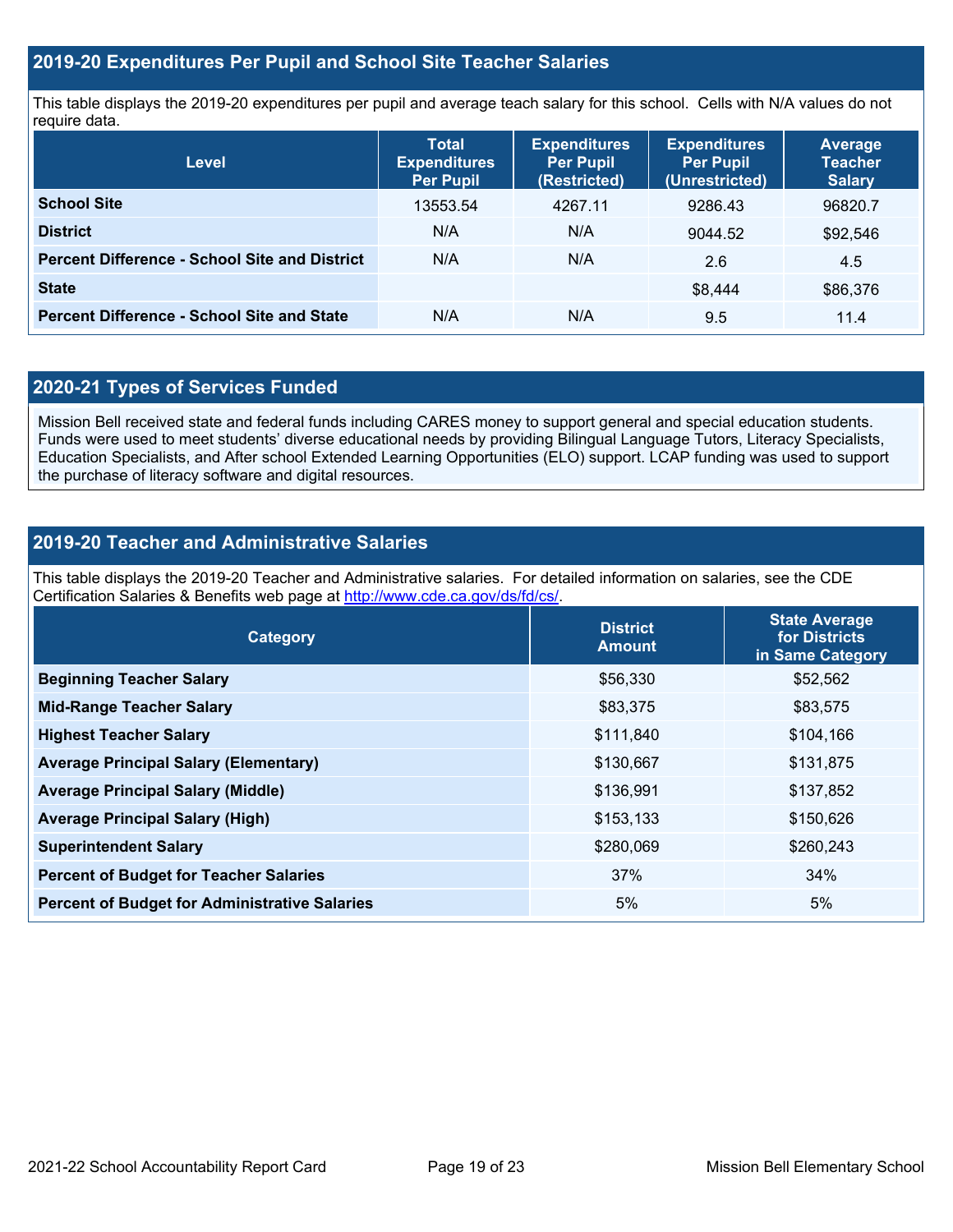### **Professional Development**

Jurupa Unified School Teachers are offered several professional development to improve upon instructional skills and instructional strategies. Through the development of professional skills and instructional strategies, teachers are better prepared to serve their students' diverse needs. Teachers meet weekly with grade level peers to analyze student data and plan instruction based on analysis results. Ample opportunities to participate in Impact Team, Units of Study, NGSS, Balanced Math, and ELLevation professional development have been made available through in-person or virtual participation.

The 2021-22 planned professional development days include 67 partial days and 35 full days.

This table displays the number of school days dedicated to staff development and continuous improvement.

| <b>Subject</b>                                                                  |    |    | 2019-20   2020-21   2021-22 |
|---------------------------------------------------------------------------------|----|----|-----------------------------|
| Number of school days dedicated to Staff Development and Continuous Improvement | 36 | 36 | 102                         |

# **Jurupa Unified School District 2020-21 Local Accountability Report Card (LARC) Addendum**

## **Local Accountability Report Card (LARC) Addendum**

**2020-21 Local Accountability Report Card (LARC) Addendum Overview**



On July 14, 2021, the California State Board of Education (SBE) determined that the California Department of Education (CDE) will use the SARC as the mechanism to conduct a one-time data collection of the LEA-level aggregate test results of all school's local assessments administered during the 2020–2021 school year in order to meet the federal Every Students Succeeds Act (ESSA) reporting requirement for the Local Educational Agency Accountability Report Cards (LARCs).

Each local educational agency (LEA) is responsible for preparing and posting their annual LARC in accordance with the federal ESSA. As a courtesy, the CDE prepares and posts the LARCs on behalf of all LEAs.

Only for the 2020–2021 school year and the 2020–2021 LARCs, LEAs are required to report their aggregate local assessments test results at the LEA-level to the CDE by populating the tables below via the SARC. These data will be used to meet the LEAs' federal requirement for their LARCs. Note that it is the responsibility of the school and LEA to ensure that all student privacy and suppression rules are in place when reporting data in Tables 3 and 4 in the Addendum, as applicable.

The tables below are not part of the SBE approved 2020–2021 SARC template but rather are the mechanism by which these required data will be collected from LEAs.

For purposes of the LARC and the following tables, an LEA is defined as a school district, a county office of education, or a direct funded charter school.

| <b>2021-22 District Contact Information</b> |                                    |  |  |  |  |
|---------------------------------------------|------------------------------------|--|--|--|--|
| <b>District Name</b>                        | Jurupa Unified School District     |  |  |  |  |
| <b>Phone Number</b>                         | 951-360-4100                       |  |  |  |  |
| Superintendent                              | Dr. Trenton Hansen                 |  |  |  |  |
| <b>Email Address</b>                        | JUSD.Superintendent@jusd.k12.ca.us |  |  |  |  |
| <b>District Website Address</b>             | https://jurupausd.org/             |  |  |  |  |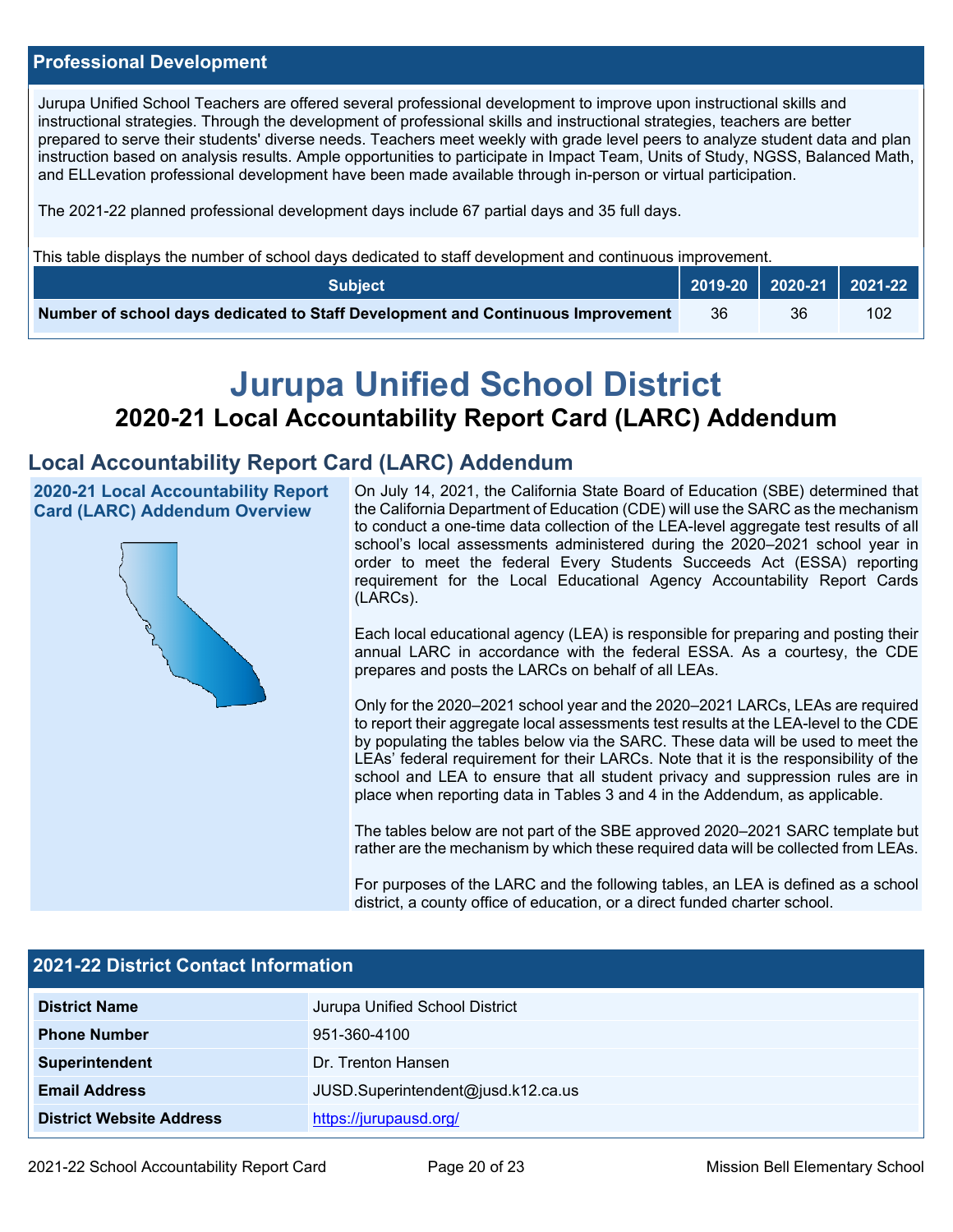## **2020-21 CAASPP Test Results in ELA by Student Group**

This table displays CAASPP test results in ELA by student group for students grades three through eight and grade eleven taking and completing a state-administered assessment. The CDE will populate this table for schools in cases where the school administered the CAASPP assessment. In cases where the school administered a local assessment instead of CAASPP, the CDE will populate this table with "NT" values, meaning this school did not test students using the CAASPP. See the local assessment(s) table for more information.

| <b>CAASPP</b><br><b>Student Groups</b>               | <b>CAASPP</b><br><b>Total</b><br><b>Enrollment</b> | <b>CAASPP</b><br><b>Number</b><br><b>Tested</b> | <b>CAASPP</b><br><b>Percent</b><br><b>Tested</b> | <b>CAASPP</b><br><b>Percent</b><br><b>Not Tested</b> | <b>CAASPP</b><br><b>Percent</b><br><b>Met or</b><br><b>Exceeded</b> |
|------------------------------------------------------|----------------------------------------------------|-------------------------------------------------|--------------------------------------------------|------------------------------------------------------|---------------------------------------------------------------------|
| <b>All Students</b>                                  | 10092                                              | 63                                              | 0.62                                             | 99.38                                                | 9.68                                                                |
| <b>Female</b>                                        | 4954                                               | 21                                              | 0.42                                             | 99.58                                                | 9.52                                                                |
| <b>Male</b>                                          | 5138                                               | 42                                              | 0.82                                             | 99.18                                                | 9.76                                                                |
| American Indian or Alaska Native                     | 12                                                 | $\pmb{0}$                                       |                                                  | 100.00                                               | --                                                                  |
| <b>Asian</b>                                         | 144                                                | $\pmb{0}$                                       | 0.00                                             | 100.00                                               | --                                                                  |
| <b>Black or African American</b>                     | 200                                                | 5                                               | 2.50                                             | 97.50                                                | --                                                                  |
| <b>Filipino</b>                                      | 52                                                 | $\mathbf 0$                                     | 0.00                                             | 100.00                                               | --                                                                  |
| <b>Hispanic or Latino</b>                            | 8723                                               | 53                                              | 0.61                                             | 99.39                                                | 9.62                                                                |
| Native Hawaiian or Pacific Islander                  | 24                                                 | $\mathbf 0$                                     | 0.00                                             | 100.00                                               | --                                                                  |
| <b>Two or More Races</b>                             | 202                                                | $\mathbf 0$                                     | 0.00                                             | 100.00                                               | --                                                                  |
| <b>White</b>                                         | 735                                                | 5                                               | 0.68                                             | 99.32                                                | --                                                                  |
| <b>English Learners</b>                              | 2663                                               | 25                                              | 0.94                                             | 99.06                                                | 8.00                                                                |
| <b>Foster Youth</b>                                  | 62                                                 | 1                                               | 1.61                                             | 98.39                                                | --                                                                  |
| <b>Homeless</b>                                      | 126                                                | $\mathbf 0$                                     | 0.00                                             | 100.00                                               | $-$                                                                 |
| <b>Military</b>                                      | 36                                                 | $\mathbf 0$                                     | 0.00                                             | 100.00                                               | --                                                                  |
| <b>Socioeconomically Disadvantaged</b>               | 7838                                               | 46                                              | 0.59                                             | 99.41                                                | 8.89                                                                |
| <b>Students Receiving Migrant Education Services</b> | $\mathbf 0$                                        | $\mathbf 0$                                     | $\mathbf{0}$                                     | $\mathbf{0}$                                         | $\mathbf 0$                                                         |
| <b>Students with Disabilities</b>                    | 1348                                               | 58                                              | 4.30                                             | 95.70                                                | 5.17                                                                |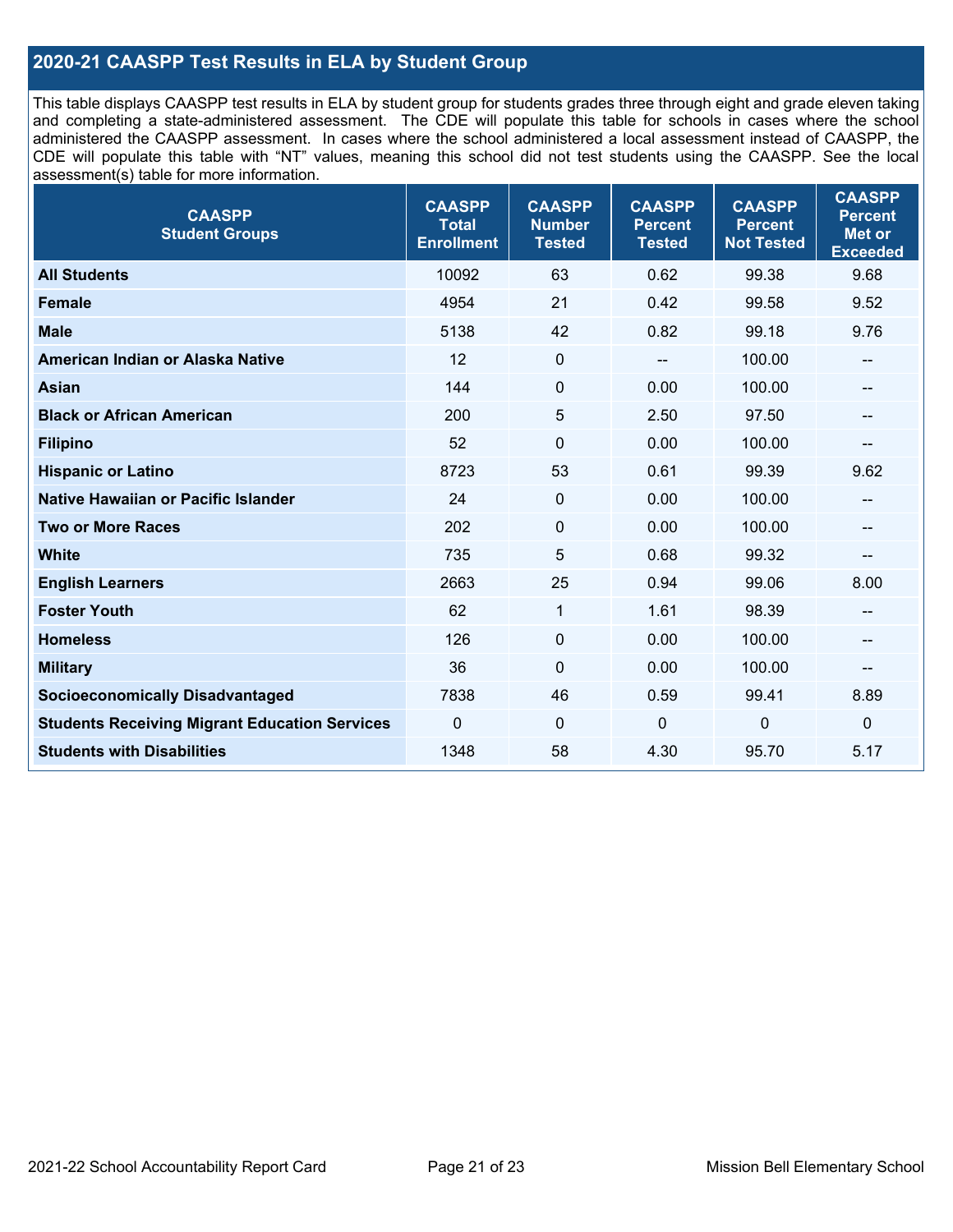## **2020-21 CAASPP Test Results in Math by Student Group**

This table displays CAASPP test results in Math by student group for students grades three through eight and grade eleven taking and completing a state-administered assessment. The CDE will populate this table for schools in cases where the school administered the CAASPP assessment. In cases where the school administered a local assessment instead of CAASPP, the CDE will populate this table with "NT" values, meaning this school did not test students using the CAASPP. See the local assessment(s) table for more information.

| <b>CAASPP</b><br><b>Student Groups</b>               | <b>CAASPP</b><br><b>Total</b><br><b>Enrollment</b> | <b>CAASPP</b><br><b>Number</b><br><b>Tested</b> | <b>CAASPP</b><br><b>Percent</b><br><b>Tested</b> | <b>CAASPP</b><br><b>Percent</b><br><b>Not Tested</b> | <b>CAASPP</b><br><b>Percent</b><br><b>Met or</b><br><b>Exceeded</b> |
|------------------------------------------------------|----------------------------------------------------|-------------------------------------------------|--------------------------------------------------|------------------------------------------------------|---------------------------------------------------------------------|
| <b>All Students</b>                                  | 10093                                              | 60                                              | 0.59                                             | 99.41                                                | 1.67                                                                |
| <b>Female</b>                                        | 4955                                               | 21                                              | 0.42                                             | 99.58                                                | 0.00                                                                |
| <b>Male</b>                                          | 5138                                               | 39                                              | 0.76                                             | 99.24                                                | 2.56                                                                |
| American Indian or Alaska Native                     | 12                                                 | $\pmb{0}$                                       |                                                  | 100.00                                               | --                                                                  |
| <b>Asian</b>                                         | 144                                                | 0                                               | 0.00                                             | 100.00                                               | --                                                                  |
| <b>Black or African American</b>                     | 200                                                | 5                                               | 2.50                                             | 97.50                                                | --                                                                  |
| <b>Filipino</b>                                      | 52                                                 | $\mathbf 0$                                     | 0.00                                             | 100.00                                               | --                                                                  |
| <b>Hispanic or Latino</b>                            | 8724                                               | 51                                              | 0.58                                             | 99.42                                                | 1.96                                                                |
| Native Hawaiian or Pacific Islander                  | 24                                                 | $\mathbf 0$                                     | 0.00                                             | 100.00                                               | --                                                                  |
| <b>Two or More Races</b>                             | 202                                                | $\pmb{0}$                                       | 0.00                                             | 100.00                                               | --                                                                  |
| <b>White</b>                                         | 735                                                | 4                                               | 0.54                                             |                                                      | $\qquad \qquad \qquad -$                                            |
| <b>English Learners</b>                              | 2663                                               | 24                                              | 0.90                                             | 99.10                                                | 0.00                                                                |
| <b>Foster Youth</b>                                  | 62                                                 | $\mathbf{1}$                                    | 1.61                                             | 98.39                                                | --                                                                  |
| <b>Homeless</b>                                      | 126                                                | $\mathbf 0$                                     | 0.00                                             | 100.00                                               | $\qquad \qquad \qquad -$                                            |
| <b>Military</b>                                      | 36                                                 | 0                                               | 0.00                                             | 100.00                                               | --                                                                  |
| <b>Socioeconomically Disadvantaged</b>               | 7838                                               | 44                                              | 0.56                                             | 99.44                                                | 0.00                                                                |
| <b>Students Receiving Migrant Education Services</b> | 0                                                  | 0                                               | $\mathbf 0$                                      | 0                                                    | $\mathbf 0$                                                         |
| <b>Students with Disabilities</b>                    | 1348                                               | 56                                              | 4.15                                             | 95.85                                                | 0.00                                                                |

## **2020-21 Local Assessment Test Results in ELA by Student Group**

This table displays Local Assessment test results in ELA by student group for students grades three through eight and grade eleven. LEAs/schools will populate this table for schools in cases where the school administered a local assessment. In cases where the school administered the CAASPP assessment, LEAs/schools will populate this table with "N/A" values in all cells, meaning this table is Not Applicable for this school.

| <b>All Students</b>              | 10119 | 8707 | 86.05 | 13.95 | 31.91 |
|----------------------------------|-------|------|-------|-------|-------|
| <b>Female</b>                    | 4966  | 4315 | 86.89 | 13.11 | 33.42 |
| <b>Male</b>                      | 5151  | 4391 | 85.25 | 14.75 | 30.4  |
| American Indian or Alaska Native | 12    | 11   | 91.67 | 8.33  | 45.45 |
| Asian                            | 147   | 137  | 93.2  | 6.8   | 52.55 |
| <b>Black or African American</b> | 204   | 164  | 80.39 | 19.61 | 31.71 |
| <b>Filipino</b>                  | 52    | 51   | 98.08 | 1.92  | 62.75 |
| <b>Hispanic or Latino</b>        | 8744  | 7509 | 85.88 | 14.12 | 29.82 |

2021-22 School Accountability Report Card **Page 22 of 23** Mission Bell Elementary School